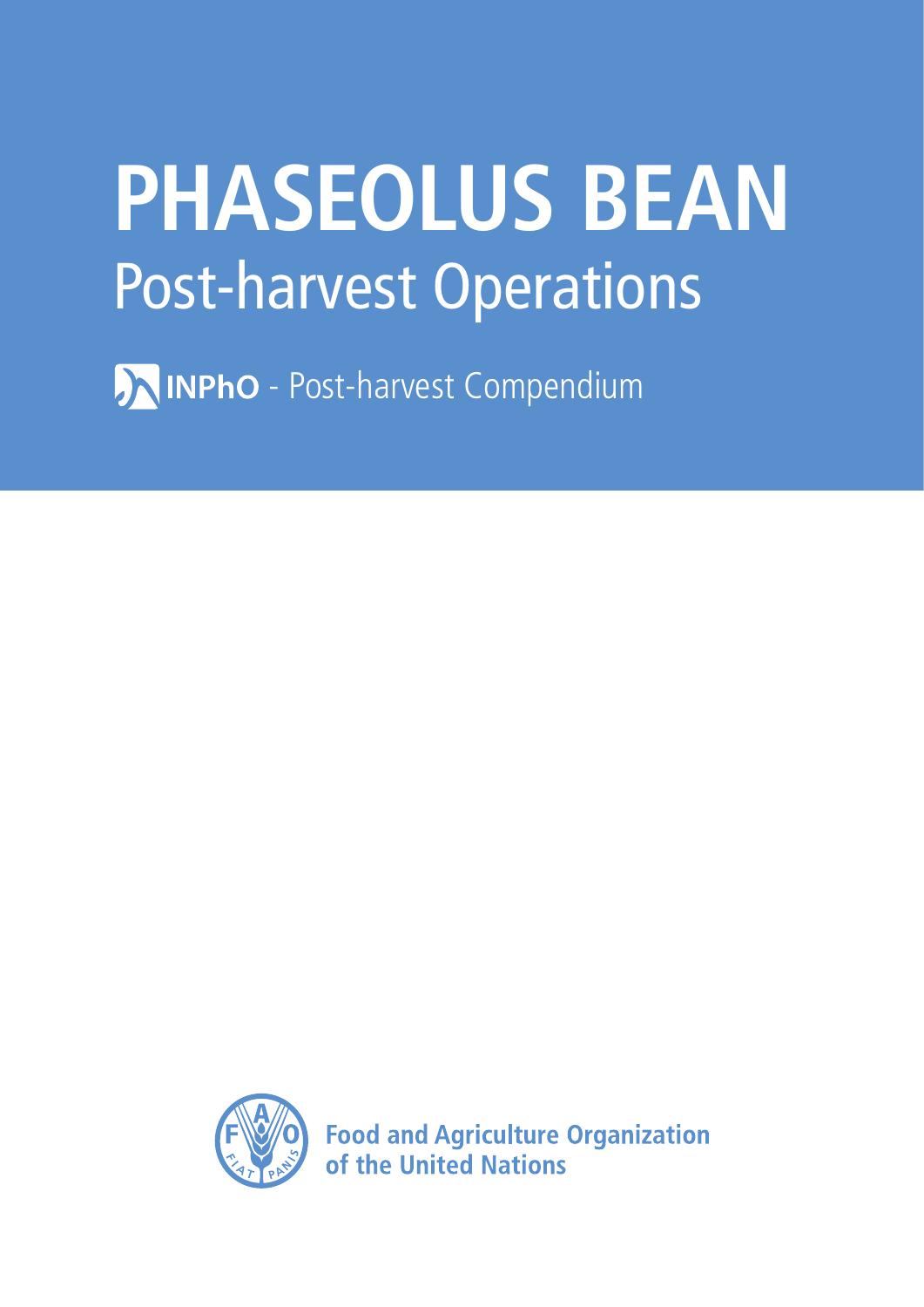# **PHASEOLUS BEAN: Post-harvest Operations**

Organisation: Centro Internacional de Agricultura Tropical (CIAT) www.cgiar.org/ciat **Author: A.L. Jones** Edited by AGSI/FAO: Danilo Mejia (Technical), Beverly Lewis (Language & Style) **Last reviewed: 14/10/1999** 

## **Contents**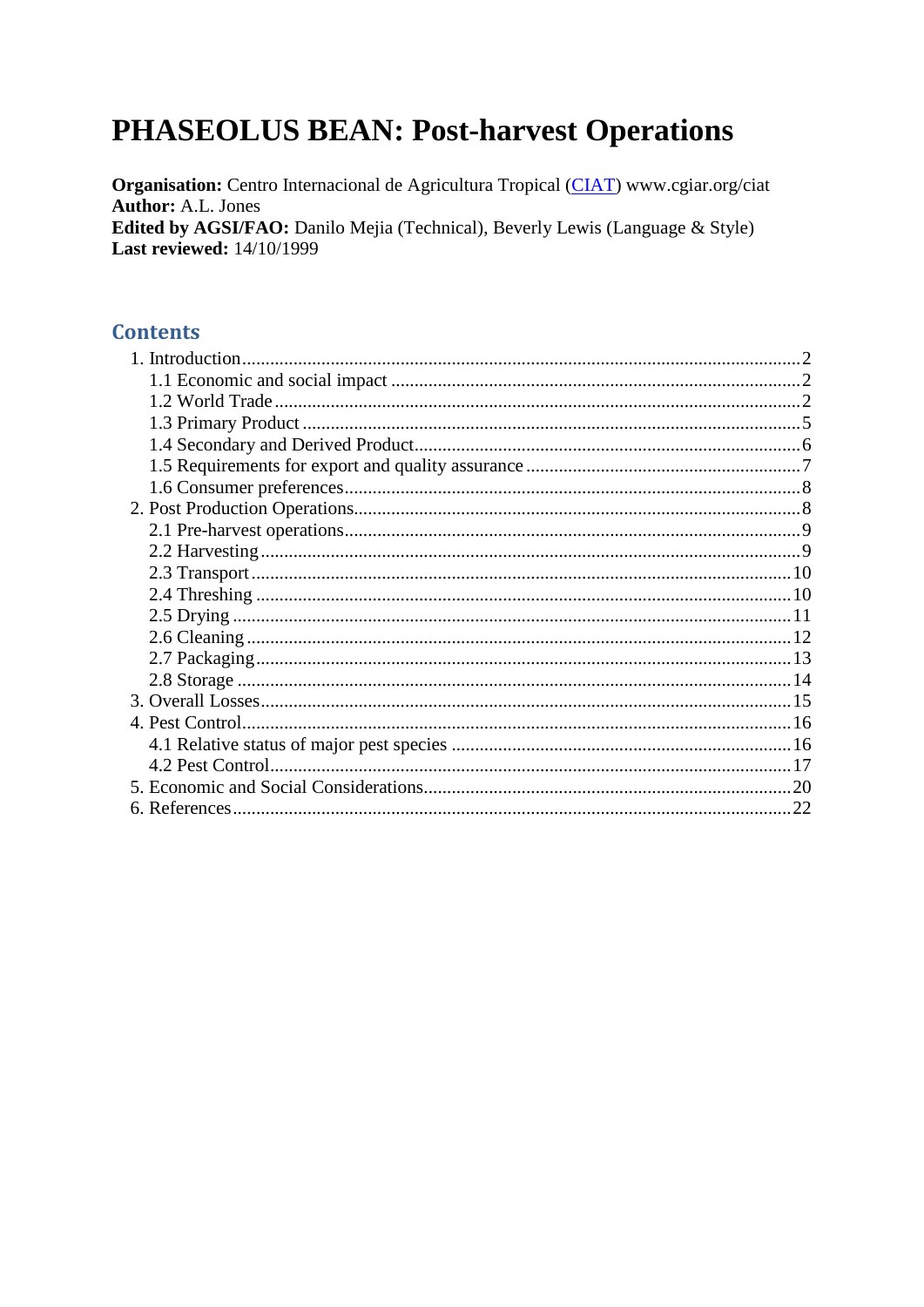# <span id="page-2-0"></span>**1. Introduction**

The common dry bean or *Phaseolus vulgaris L.,* is the most important food legume for direct consumption in the world. Among major food crops, it has one of the highest levels of variation in growth habit, seed characteristics (size, shape, colour), maturity, and adaptation. It also has a tremendous variability  $(> 40,000$  varieties). Germplasm collection in beans compares well with other important commodities on a worldwide basis.

Phaseolus vulgaris is produced in a range of crop systems and environments in regions as diverse as Latin America, Africa, the Middle East, China, Europe, the United States, and Canada. The leading bean producer and consumer is Latin America, where beans are a traditional, significant food, especially in Brazil, Mexico, the Andean Zone, Central America, and the Caribbean. In Africa, beans are grown mainly for subsistence, where the Great Lakes region has the highest per capita consumption in the world. Beans are a major source of dietary protein in Kenya, Tanzania, Malawi, Uganda, and Zambia. In Asia, dry beans are generally less important than other legumes, but exports are increasing from China (25 and 37).

In Latin America, Africa, and Asia, the bean is primarily a small-scale crop grown with few purchased inputs, subjected to biological, edaphic, and climatic problems. Beans from these regions are notoriously low in yield, when compared to the average yields in the temperate regions of North America and Europe (26). Yet yields can be improved in all zones. Beans are a nearly "perfect" food. Nutritionally rich, they are also a good source of protein, folic acid, dietary fibre and complex carbohydrates. Further, when beans are part of the normal diet, the use of maize and rice proteins increases since the amino acids are complementary. Beans are also one of the best non-meat sources of iron, providing 23 percentage-30 percentage of daily recommended levels (23) from a single serving. Consumption of beans is high mostly because they are a relatively inexpensive food (23). For the poor of the world, they are a means of keeping malnutrition at bay (36). Any advances in scientific research that benefit bean yields, particularly in developing countries, help to feed the hungry and give hope for the future.

# <span id="page-2-1"></span>**1.1 Economic and social impact**

### <span id="page-2-2"></span>**1.2 World Trade**

Statistics for dry bean production are vague. Figures for the biggest producers and consumers in developing countries are underestimated because beans are often intercropped and/ or grown in remote areas. As a result data are often imprecise. Political disturbances or war sometimes makes statistical analysis difficult or impossible to perform as in the case of Kenya, Rwanda, and Eastern Europe. Illegal trading also occurs across various borders. FAO figures for Asian countries include Vigna, of which there are 150 species in the tropics. A climbing or prostrate plant, Vigna is rarely erect and has various, small seeds that are not broad and flat. The most economic species is the cowpea Vigna unguiculata (L.) Walp. aggreg. whose dried seeds are an important pulse crop in the tropics and subtropics. Including Vigna in the statistics means that P. vulgaris has to be estimated. In short, for developing countries, it is best to take field experience into account when interpreting the statistics. The centre of origin of the crop is attributed to the central Andes, Central America, and Mexico. Pre-Colombian times documented minor trade between regions. In the seventeenth century, returning colonists took beans to Spain. Thence the Portuguese introduced beans to Brazil and East Africa. Beans became useful for travellers both at sea and on land. European bean consumption began and increased to become one of the few foci of stable trade in the world. Other country to country trade is opportunistic and dependent on the vagaries of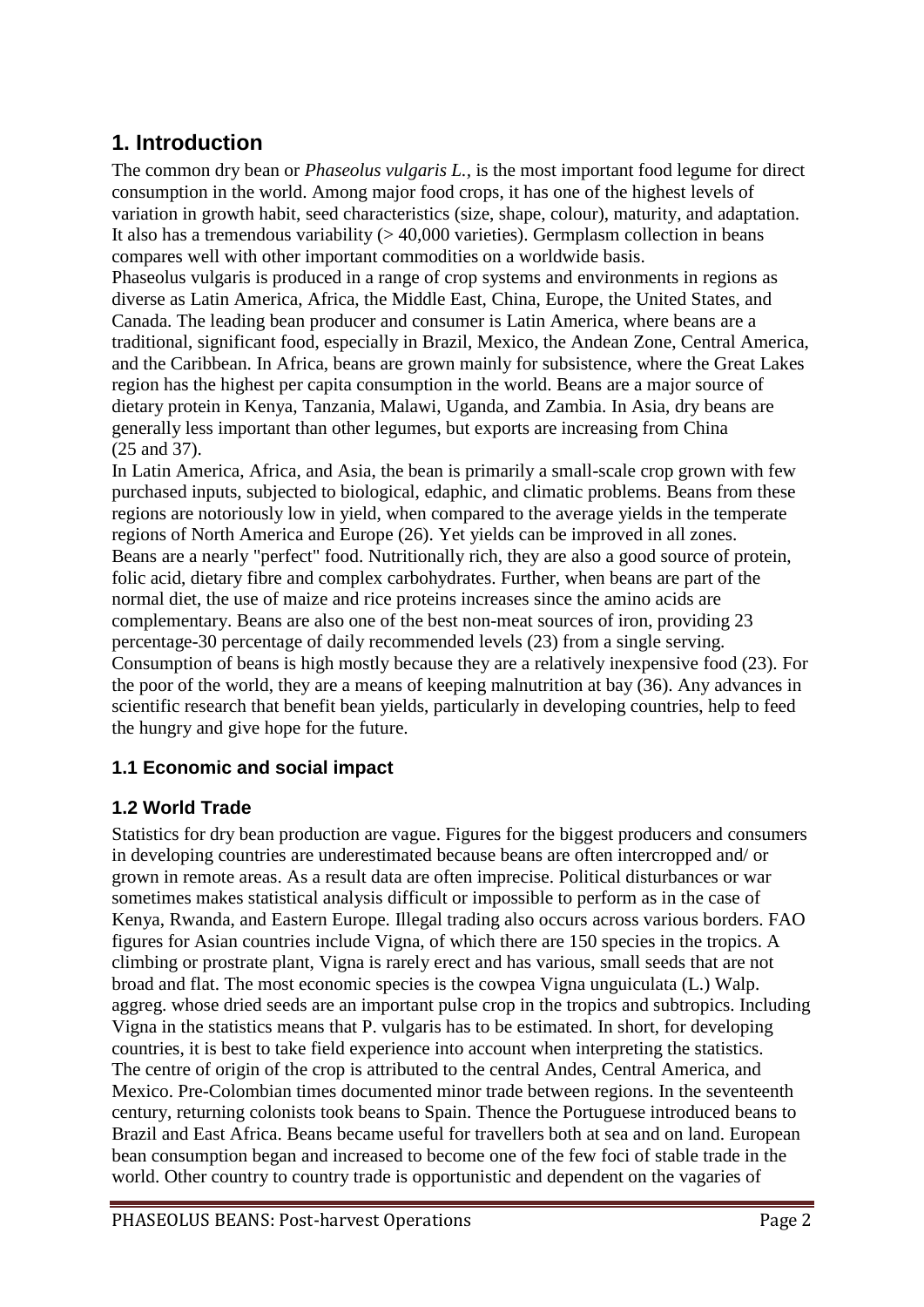climate, causing a continually shifting pattern in world marketing. For example, Chile is now exporting only half the dry beans it did in 1990-92. Morocco has shifted from an exporter in the early 1990s to a big importer in the mid 1990s. Previously substantial exports from Tanzania to Europe have evaporated as Rwandan refugees obtain any surplus product (24). Over 12 million tons of dry beans are produced annually world-wide, with a total production value of US million \$5717. Of this production, 81 percentage occurs in tropical countries. Today, Brazil remains the most important country for production and consumption of beans in the world (13), followed by Mexico. These two countries are nearly self-sufficient in the crop, but bean imports can be essential to supplement periodic production shortfalls. The United States has lost its position as top world exporter to China. Unlike rice and wheat, fundamental to the Chinese diet, dried beans are not government controlled in China. Farmers have a valuable cash crop with production almost wholly for export. This has made China the fastest growing supply source in the world although quality control is lacking (25). In 1994, South Africa imported 58,000 tons of beans to supplement its own production, which has been falling since 1990. China provided 89 percentage of these imports (18). In East Africa and Central America, the bean is an important staple. Throughout sub-Saharan Africa mostly women farmers grow it traditionally as a subsistence crop. Yet the East Africa Bean Research Network's (EABRN) recent economic surveys show that approximately 50 percentage of producers sell part of their harvest, primarily to urban populations. The income-generating aspect of bean production is becoming more significant principally near urban markets, where populations increasingly rely on bean as an inexpensive source of protein (7).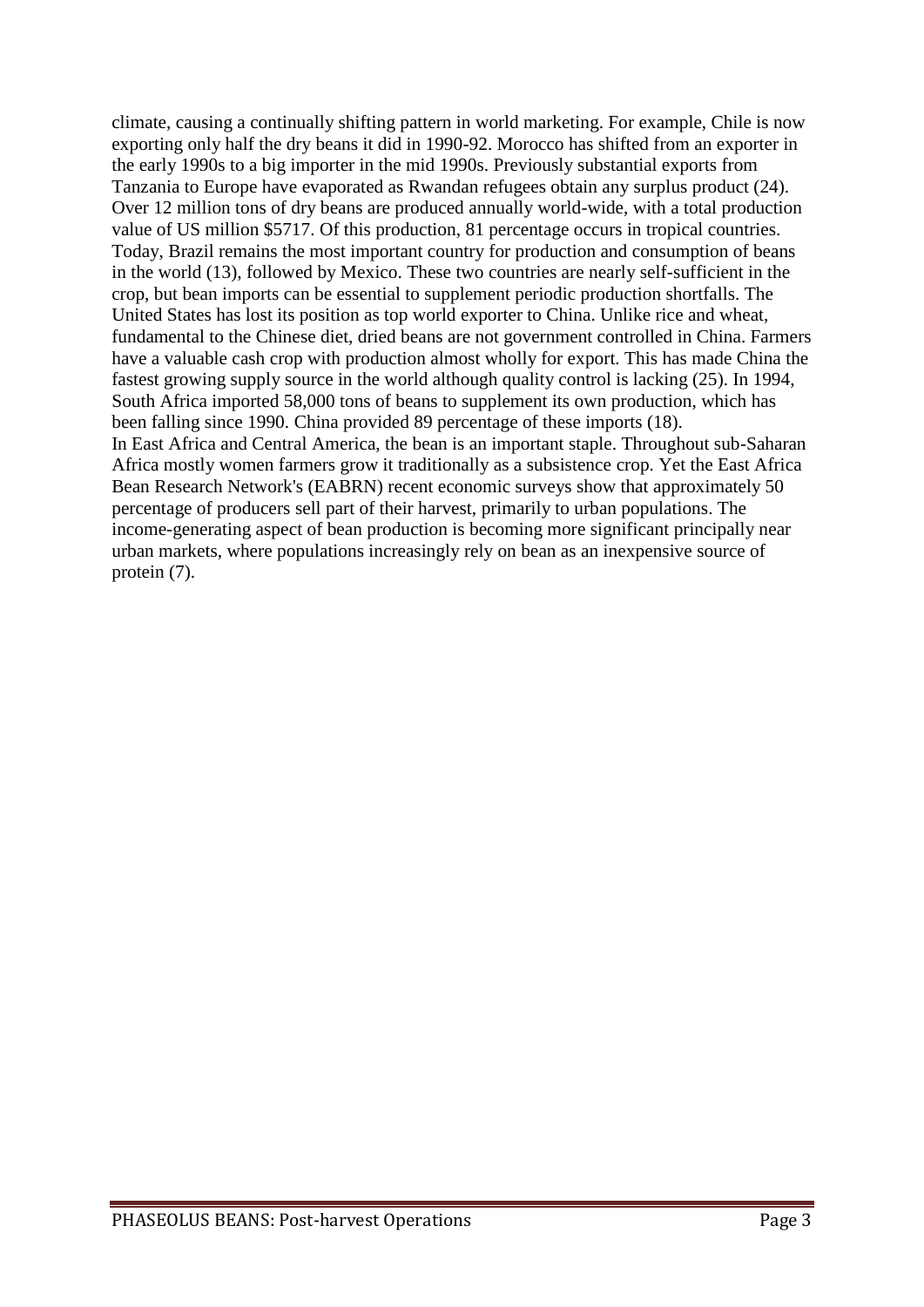| Table 1. Major dry bean production and consumption by areas |  |
|-------------------------------------------------------------|--|
| (Yearly average in 1000 tons) 1993-95.                      |  |

| Region <sup>a</sup>                     | Production | Value                              | Consumption | Import(-      | Comments                            |
|-----------------------------------------|------------|------------------------------------|-------------|---------------|-------------------------------------|
|                                         | 1993-95    | (US                                | 1993-95     | $)/Export(+)$ |                                     |
|                                         |            | million $\mathcal{S}$ <sup>b</sup> |             | 1993-95       |                                     |
| <b>Brazil</b>                           | 2931       | 1260                               | 3096        | $-165$        | World's biggest producer            |
|                                         |            |                                    |             |               | $&$ consumer                        |
| East                                    | 1696       | 644                                | 1678        | $-18$         | Uganda and Kenya                    |
| Africa <sup>c</sup>                     |            |                                    |             |               | biggest                             |
|                                         |            |                                    |             |               | consumers/producers of              |
|                                         |            |                                    |             |               | area                                |
| East Asi $a^d$                          | 1524       | 594                                | 1918        | $+394$        | China world's leading               |
|                                         |            |                                    |             |               | exporter $(+633)$ , Japan           |
|                                         |            |                                    |             |               | imports increasing                  |
| N. America 1400                         |            | 812                                | 983         | $+417$        | Mainly USA, world's 2 <sup>nd</sup> |
|                                         |            |                                    |             |               | biggest exporter $(+353)$ .         |
| South Asia <sup>d</sup> <sup>1336</sup> |            | 494                                | 1296        | $-40$         | Per capita consumption              |
|                                         |            |                                    |             |               | low                                 |
| Mexico                                  | 1308       | 510                                | 1275        | $+33$         | <b>Exports recently</b>             |
|                                         |            |                                    |             |               | increasing                          |
| Europe                                  | 581        | 407                                | 825         | $-244$        | W. Europe biggest                   |
|                                         |            |                                    |             |               | importers, UK especially            |
| C. America 420                          |            | 214                                | 459         | $-39$         | Guatemala biggest                   |
| $\&$                                    |            |                                    |             |               | consumer/producer of                |
| Caribbean                               |            |                                    |             |               | area                                |
| South                                   | 393        | 193                                | 481         | $-88$         | Imports increasing,                 |
| Africa                                  |            |                                    |             |               | mainly low-cost from                |
|                                         |            |                                    |             |               | China                               |
| W. Asia &                               | 364        | 204                                | 373         | $-9$          | Iran & Turkey chiefly for           |
| N. Africa                               |            |                                    |             |               | export, Egypt & Algeria             |
|                                         |            |                                    |             |               | importing                           |
| Southern                                | 311        | 196                                | 97          | $+214$        | Chile & Argentina mostly            |
| Cone                                    |            |                                    |             |               | for export                          |
| Andean                                  | 278        | 178                                | 341         | $-63$         | Venezuela biggest                   |
|                                         |            |                                    |             |               | consumer/producer of                |
|                                         |            |                                    |             |               | area                                |
| Australia                               | 26         | 11                                 | 18          | $+8$          | Recent increase for export          |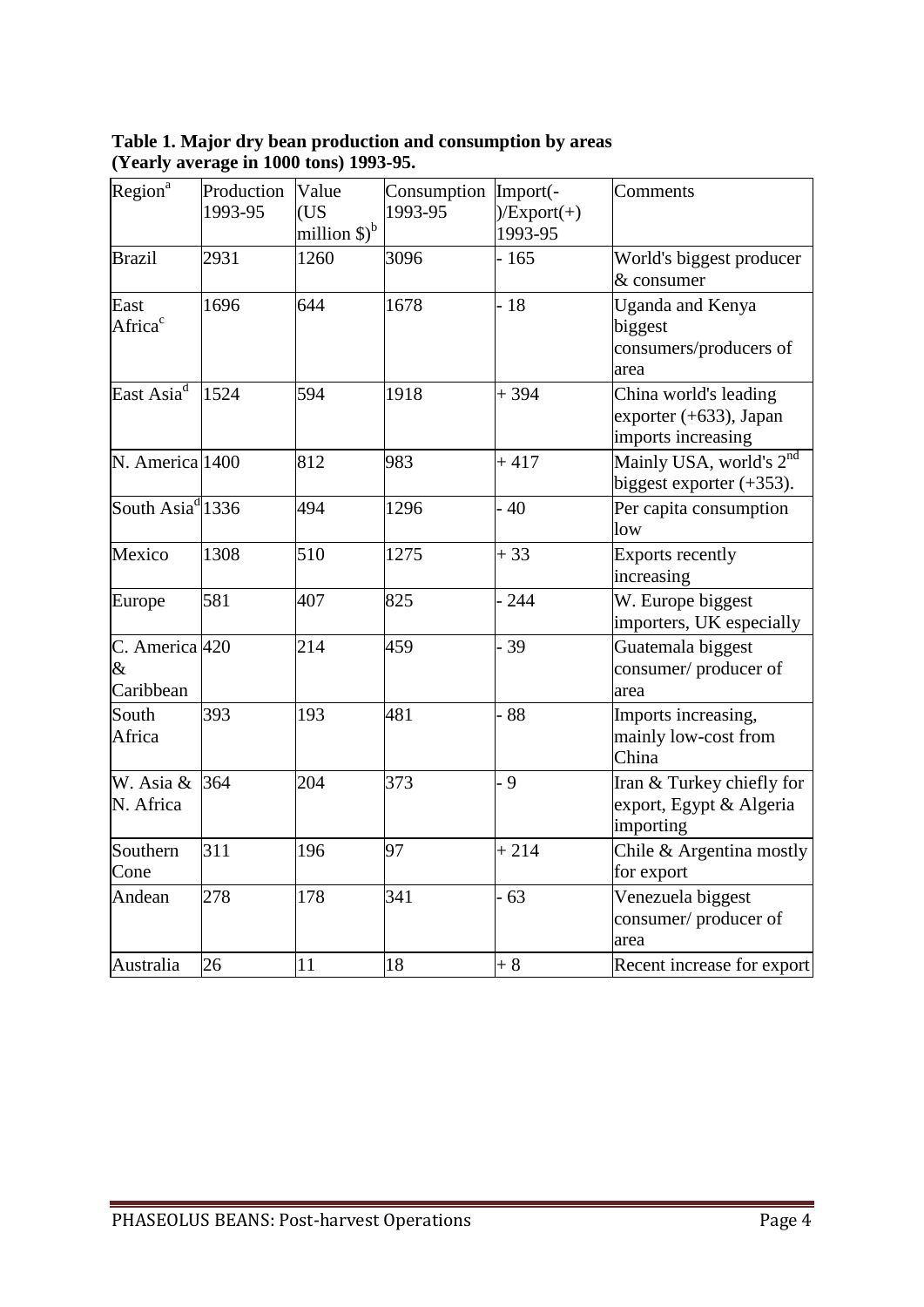| East Africa               | Burundi, Ethiopia, Kenya, Rwanda, Somalia, Sudan, Tanzania, Uganda,<br>Zaire                                                                                                                   |  |  |  |
|---------------------------|------------------------------------------------------------------------------------------------------------------------------------------------------------------------------------------------|--|--|--|
| East Asia                 | Cambodia, China, Indonesia, Japan, Korea Rep., Myanmar, Philippines,<br>Thailand, Vietnam                                                                                                      |  |  |  |
| South Asia                | Bangladesh, India, Nepal, Pakistan, Sri Lanka                                                                                                                                                  |  |  |  |
| Europe                    | Albania, Austria, Benelux, Bulgaria, Czechoslovakia, France, Germany,<br>Greece, Hungary, Ireland, Italy, Poland, Portugal, Romania, Spain,<br>Sweden, United Kingdom, former USSR, Yugoslavia |  |  |  |
| C. America &<br>Caribbean | Costa Rica, Cuba, Dominican Republic, El Salvador, Guatemala, Haiti,<br>Honduras, Nicaragua, Panama                                                                                            |  |  |  |
| South Africa              | Angola, Lesotho, Madagascar, Malawi, Republic of South Africa,<br>Swaziland, Zimbabwe                                                                                                          |  |  |  |
| W. Asia & N.<br>Africa    | Algeria, Egypt, Iran, Israel, Jordan, Lebanon, Morocco, Saudi Arabia,<br>Tunisia, Turkey, Yemen                                                                                                |  |  |  |
| Southern Cone             | Argentina, Chile, Paraguay, Uruguay                                                                                                                                                            |  |  |  |
| Andean                    | Bolivia, Colombia, Ecuador, Peru, Venezuela                                                                                                                                                    |  |  |  |
|                           |                                                                                                                                                                                                |  |  |  |

Regions are in order of production and defined as:

Calculations based on implicit border prices.

Kenya figures calculated from area planted and expected yields, and probably underestimated.

Asian figures adjusted using scientists' information (FAO Asian data includes *Vigna* in dry beans).

SOURCE: Compiled by author from FAO databases

http://www.fao.org/WAICENT/Agricul.htm (9) .

Some high quality dry beans are exported to European markets and elsewhere, constituting a significant proportion of export crops in many countries, notably Ethiopia, Zimbabwe, and Tanzania. These crops have considerable foreign exchange value (23).

The Southern Cone countries of Latin America produce beans mainly for export. Argentina prefers meat protein and began producing beans only for export. Grain that is below export quality remains within a country to sell off cheaply. Thus a producer becomes a consumer as well. This is also the case for Bolivia, where local consumption has risen as a result of information campaigns on the nutritional value of beans.

Europe remains the world's biggest importer of high quality beans. In Asia, beans are less important than other pulses and the statistics are unreliable.

Clearly dry bean production and consumption continue to expand at greater and greater rates as populations increase. As a food crop for the poor, beans have big potential, particularly in developing countries.

### <span id="page-5-0"></span>**1.3 Primary Product**

Common bean is grown for its green leaves, green pods, and immature and/or dry seeds. The dry seeds of P. vulgaris are the ultimate economic part of the bean plant. They are appreciated throughout the developing world because they have a long storage life, good nutritional properties and can be easily stored and prepared for eating.

Traditional markets have accentuated local preferences in seed colour and size of seed coat, but dry beans have similar composition. The different bean classes give identical total calories per gram. So it is easy to interchange or substitute different bean types within a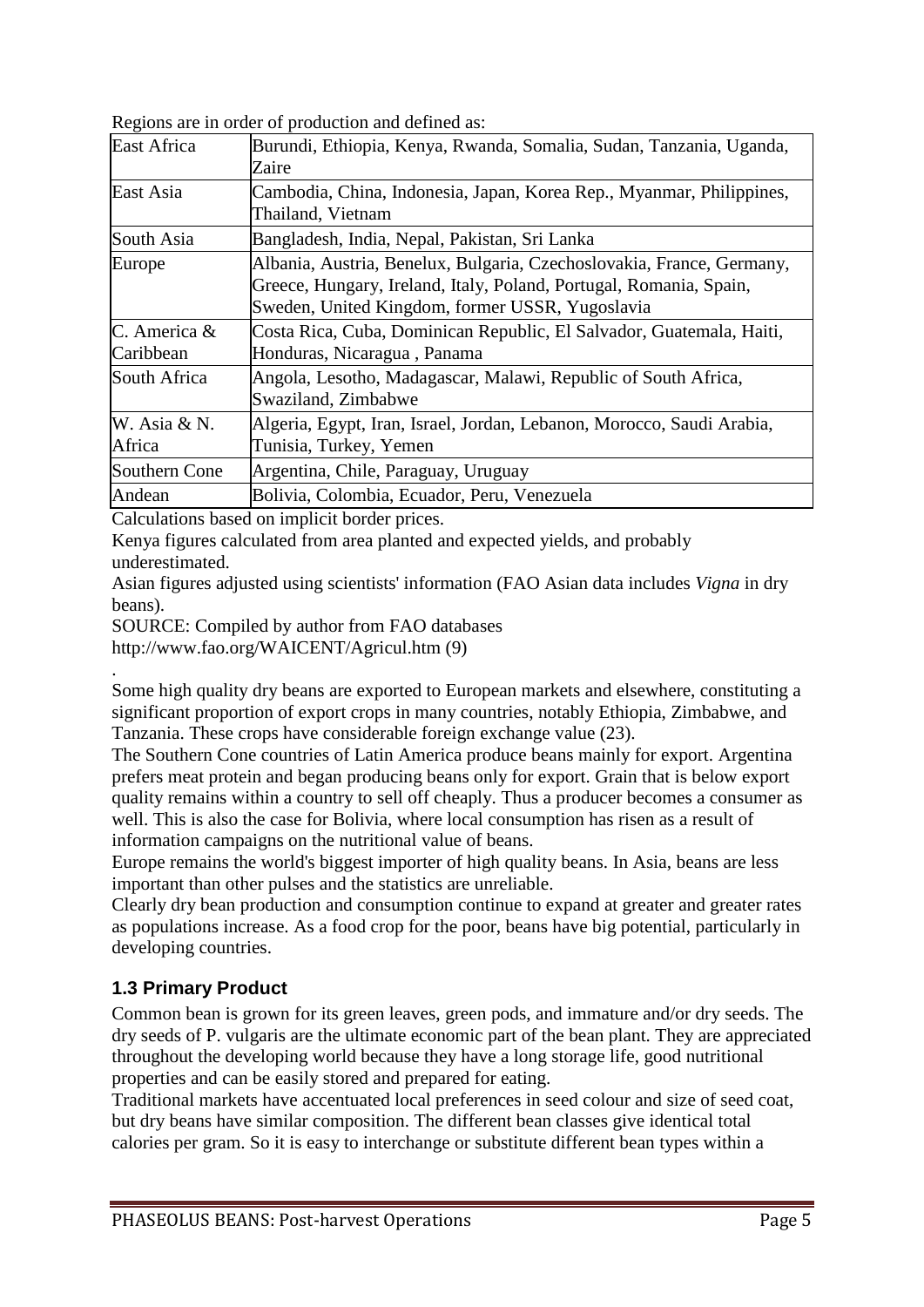major seed-coat class in recipes that require milling mashing or mixing. The consumer may not readily discern the bean type.

There are some limits on the use of dry beans and research is finding ways to overcome them. The long preparation time can be inconvenient and expend much fuel. Changes in the product during post-harvest storage can damage the grain including seed hardening, hard shell, hardto-cook effect, moisture absorption, mould growth, seed discoloration, flavour and odour. Anti-nutrients such as protease inhibitors and lectins can block the digestion process. Factors promoting flatulence are another undesirable effect (30). There is genetic variability for most of these factors.

The major commercial processors of beans are developed countries. Some of their products are found on the supermarket shelves in the cities of developing countries. They are sold as "luxury" items for the middle and upper classes. This may eventually lead to commercial products being produced within developing countries. All have canning factories. South Africa produces a Bantu bean gravy and relish, Brazil a bean puree cake, Chile makes extruded products for infant foods using black beans and Guatemala pre-cooked flour. Mexico uses black beans for products similar to tempeh and pinto beans to manufacture tortillas and tacos (30). Manufacturing of bean products will increase as demands for convenience foods increase. This is a rapidly expanding market for dry beans.

### <span id="page-6-0"></span>**1.4 Secondary and Derived Product**

Dry leaves, threshed pods, and stalks are fed to animals and used as fuel for cooking, especially in Africa and Asia (30). In Peru and Bolivia, where high altitudes prolong cooking times and fuel costs, the ancient tradition of toasting grains comparable to corn and peanuts may be the reason why popping or "toasted" beans have been developed. They are cooked similarly to popcorn.

Dry beans are mostly eaten whole in cooked recipes. Some manufactured products use bean flour (see Figure 1). Roasted beans can be pin-milled to produce whole flour or cracked by corrugated rollers for easy removal of hulls by air aspiration. Hulls may be ground as high fibre (40 percentage) flour to desired particle size (30).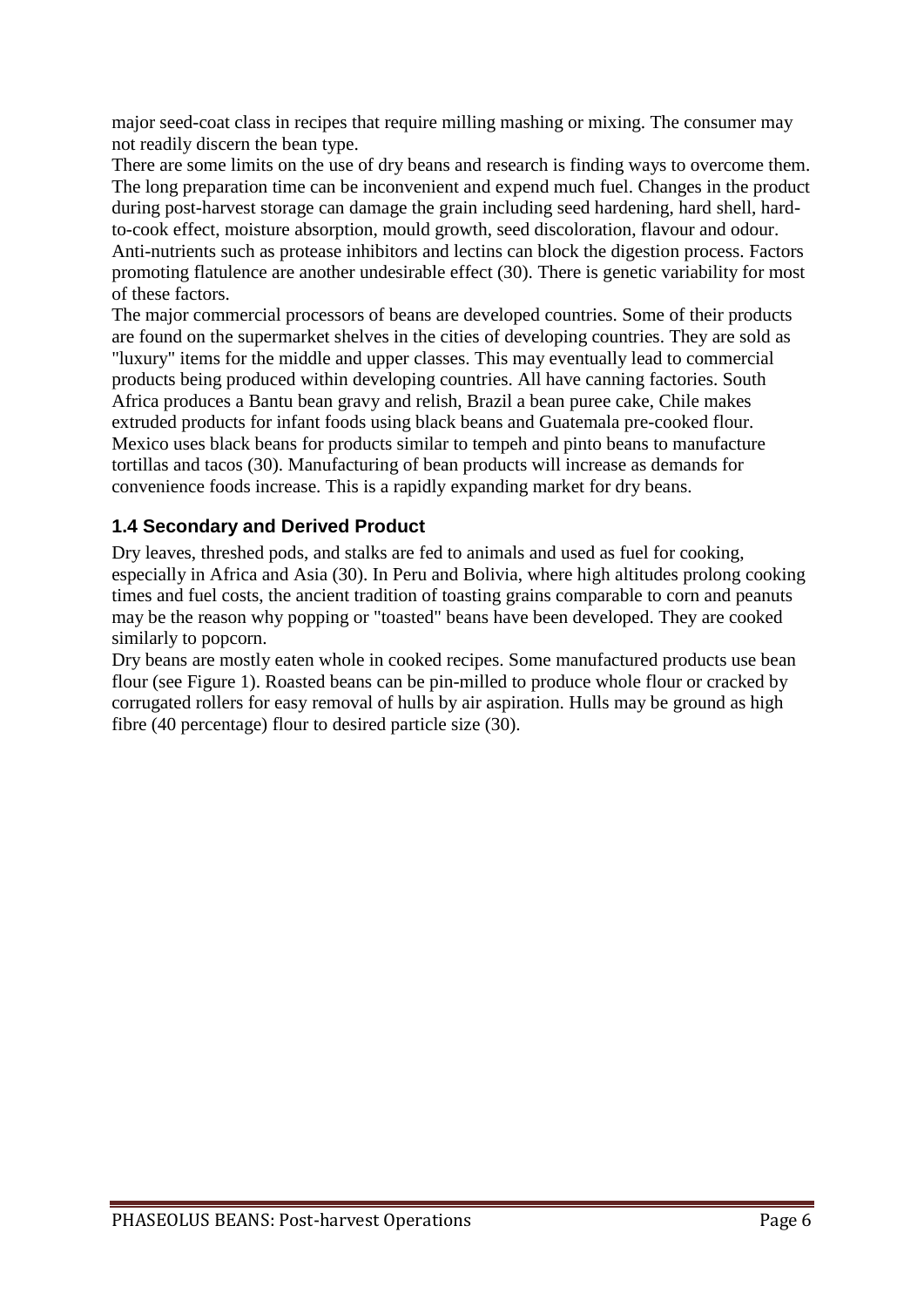#### FIGURE 1. OUTLINE ILLUSTRATING PROCESSING STRATEGIES AND COINCE BY-PRODUCTS OF COMMON DRY BEANS IN<br>LDC AND INDUSTRIALIZED COUNTRIES.



SOURCE: (30)

## <span id="page-7-0"></span>**1.5 Requirements for export and quality assurance**

Dry beans have numerous seed types, a wide spectrum of colours and colour patterns, varying degrees of brilliance and several seed shapes and classes (34). Of about 600 varieties grown in the world, 62 are commercial market classes and 15 of these are internationally recognised. The United States classifies dry beans as follows: Red Mexican, Pinto, Navy, Small White, Yellow Eye, Great Northern, White Marrow, White Kidney, Cranberry, Dark and Light Red Kidney, Pink and Black. These classes have become international.

Seed size is classified as small (>900 seed kg-1), medium (600 to 900kg-1) and large (>600 seed kg-1). Seed shape also varies among market classes and has become standardised (3).



**Figure 1: Some of the great diversity of bean seed types**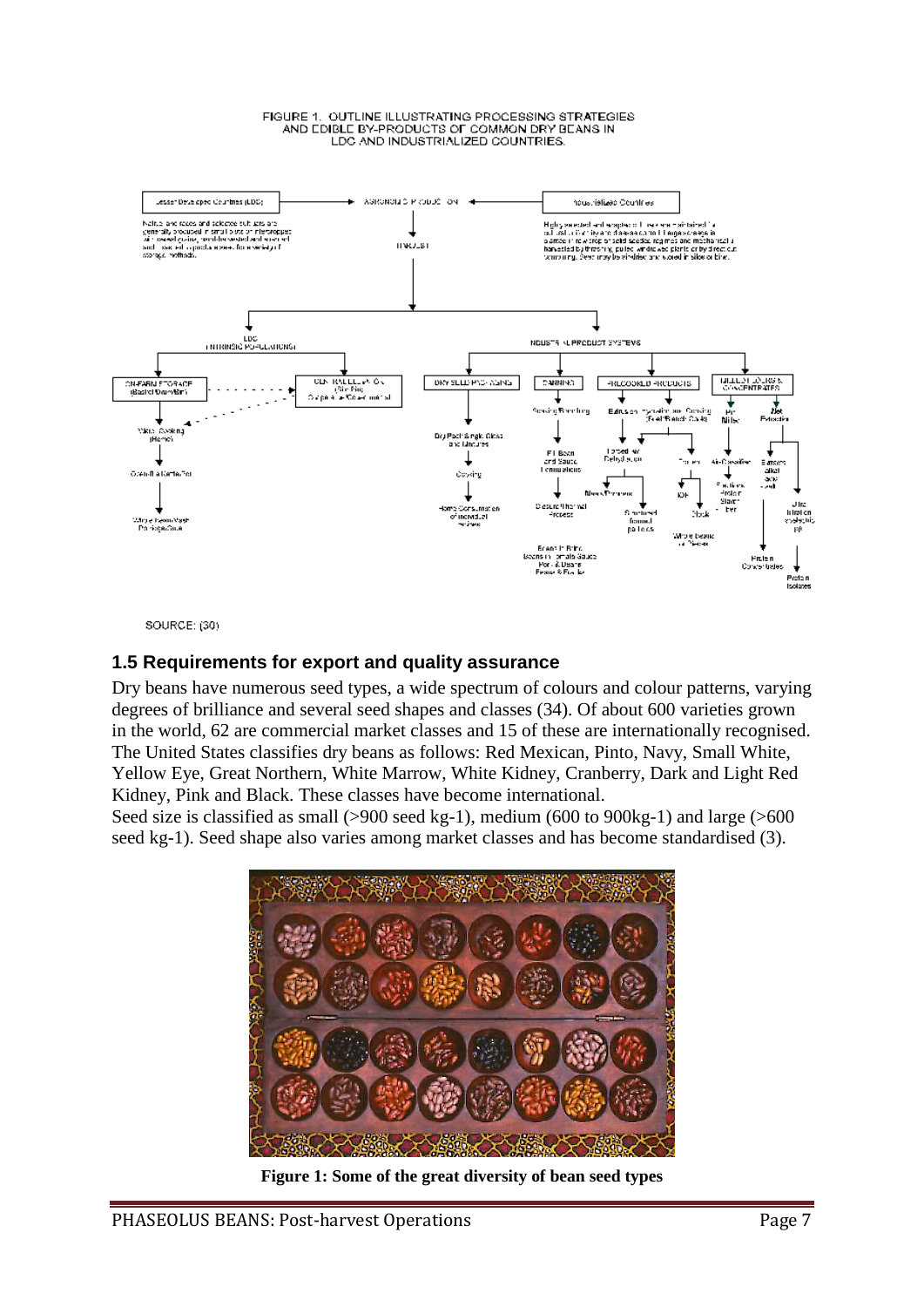## <span id="page-8-0"></span>**1.6 Consumer preferences**

There is always a premium price for traditional, high quality bean varieties. Worldwide more sophisticated consumers are willing to pay for a quality product. In Latin America, colour preferences are still paramount. Local producers grow beans of the area's preferred colour, which they can sell at high prices. Imported beans of other colours will sell for low prices. At the cheaper end of the market, consumers have no strict criteria. In Africa where mixed varieties are preferred, bean colour is not as important as uniformity of cooking. Cooking time varies regionally and can be a criterion for consumer acceptance. It is less of a factor where pressure cookers are used, as in many Latin American regions but may be more prominent where firewood is the main fuel source in Central Africa and Guatemala (30). Producers are concerned about risk avoidance and yield of good quality beans. They recognise the importance of good adaptation of cultivars and resistance or tolerance to major negative characteristics. They are also concerned about culinary quality, taste and selected traits such as seed size, colour and plant growth habit (8).



**Figure 2: Mixed varieties are preferred in Africa** 

# <span id="page-8-1"></span>**2. Post Production Operations**

Traditional high-yielding ( $> 1000$  kg ha<sup>-1</sup>) bean environments are in subtropical regions like those in Chile, Argentina, the Pacific coast of Mexico, the United States, and in some Asian and European countries. In these areas the crop is often irrigated and sole cropped, so diseases and insect problems are few. Bean farmers in these regions are more affluent than those in the tropics and grow crops to sell to large cities within the country or to export to other nations. However, an estimated 90 percentage of world dry bean production occurs under stress conditions where average yields are low  $(< 600 \text{ kg ha}^{-1})$ . Such regions are found in tropical and subtropical Latin America and Africa, where small-scale farmers often intercrop beans for subsistence and apply few or no inputs because they have limited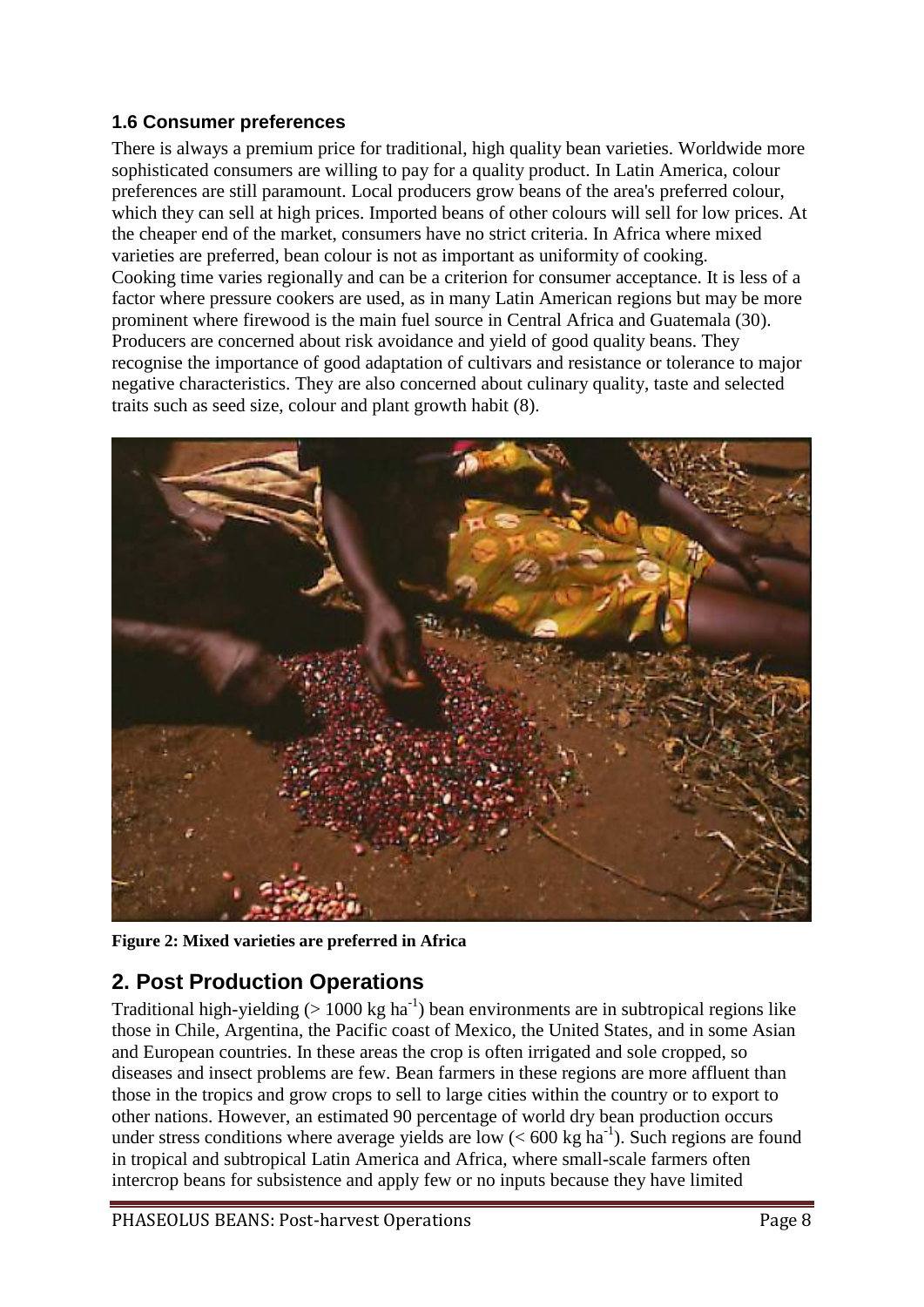resources. Diseases, insects, adverse climatic and edaphic factors, and other problems cause severe yield loss (28).

Wherever beans are grown on a small-scale, the whole family becomes involved in the harvesting and cleaning of the crop in most of Africa. Women are primarily responsible for bean production in Kenya, Rwanda, Burundi and Uganda. The bean is one of the few crops a woman can grow and be allowed to market for cash. Thus Ugandan women groups are targeting beans as one of the crops to be produced on a large scale (17 and 21). In fact, women make substantial contributions to the agricultural labour, household income generation, choice of crops planted and choice of seeds. Women also assume a large role in Peru, Ecuador, and Bolivia (Andean zone).

Latin America is the part of the world where women help the most by picking, threshing, and cleaning crops. In Africa, women help during all stages, or may be the only ones who do the work. This profile changes when machinery is used. Women are not usually involved in mechanical harvesting.

## <span id="page-9-0"></span>**2.1 Pre-harvest operations**

Pre-harvest operations are diverse. Developed countries use highly mechanised techniques. In Latin America, except Argentina where beans are produced on large holdings with high technical input, small holders usually produce beans. Mexico, Brazil, Chile, and Cuba have three types of bean producers, large-, medium-, and small-scale. Colombia, Venezuela, Dominican Republic, Peru, Guatemala, and Costa Rica have limited areas of large-scale, highly mechanised production (33). For mechanised harvesting, the plant needs to be uniform and upright with pods off the ground. Breeding for an improvement in plant architecture would help mechanised harvesting become more efficient and cut down on losses. At harvest, the variety needs to be ready all at the same time. If plants are too mature pods open. Breeding for uniform ripening is being pursued. Some disease and insect resistant varieties are available but dissemination of new varieties is slow. Networks such as PROFRIZA (Proyecto Regional de Frijol para la Zona Andina) and PROFRIJOL (Proyecto Regional de Frijol para Centro América, México y el Caribe) in Latin America, and ECABREN (Eastern and Central Africa Bean Research Network) and SADC (Southern Africa Development Community) in Africa are helping in this aspect. They encourage small holders to produce seed and develop improved varieties (10).

# <span id="page-9-1"></span>**2.2 Harvesting**

Once harvested and separated from the plant, the bean seed continues to ripen, thus biochemical reactions occur, which deteriorate the quality. Therefore at harvest, humidity content, temperature, and climate affect or modify the deterioration agents (12). There are two types of mechanised dry bean harvesting: conventional undercutting, rodding, or winnowing then combining; and the direct harvest system requiring only one pass of the combine. The latter system has some problems associated with it, such as high header losses and the difficulty of threshing immature plants and weeds. The reduced harvest cost, and lower risk from high winds and water staining, more than compensate. Moisture levels should be about 13 percentage-15 percentage (26). Depending on the size and type of machinery used, 1 hectare of beans may be harvested in 1-2 hours.

In developing countries, harvesting is mostly manual. Plants are pulled up and placed in rows (if a threshing machine is used), or more commonly in piles, very early in the morning to avoid pods opening. When harvesting is done totally by hand, 1 hectare requires 50-80 men hours. Climbing species have to be harvested pod by pod as they mature upwards. Humidity should be about 12 percentage-13 percentage (12). Unthreshed beans are not left long,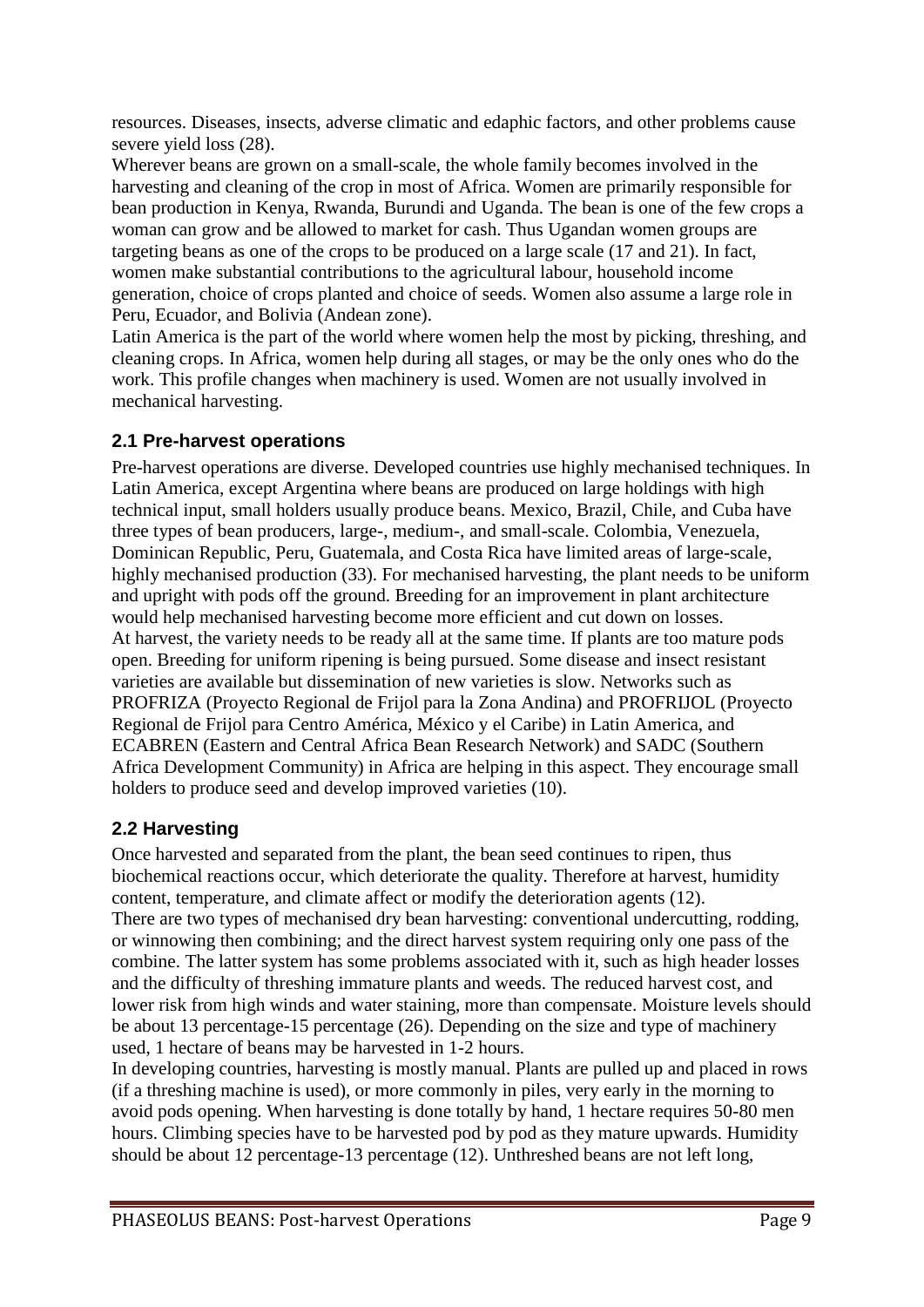usually removed for shelter by nightfall for fear of rain. Careful harvesting is important to the bean yield. Mistakes at this point could undo all the benefits of earlier proper practices. Small-scale farmers need equipment they can use in their fields, thus small-scale technology needs to be developed.

# <span id="page-10-0"></span>**2.3 Transport**

Problems of transport do not usually affect small-scale farmers. On the farm, distances are short and covered often on foot. Most of the crop does not leave the farm; some is kept for seed and the rest eaten. Although farms are usually distant from markets, and roads may be in poor condition, the time taken to transport dry beans is not as consequential as it is for green foods. Intermediaries usually take the cost of transport and make the profit on it. There is price duplication on beans between the original seller and the buyer to cover the cost of storage and transport. In theory, small holders could accomplish this themselves in a cooperative. This has not worked in some Latin American countries because the intermediary is also usually the supplier of other goods to the farmer (e.g., chicken feed). The farmer, who does not sell the crop to the intermediary, loses the complementary services. Intermediaries often use the price differential for different grain types to quote farm-gate prices for new varieties.

Large volumes of beans are transported by truck or semi-trailer for domestic markets and by intermediary bulk containers for export. In both cases, handling is kept to a minimum and the more advanced procedures have moisture gradients and temperature controls. Sanitation of containers must be carefully inspected and controlled (31).

# <span id="page-10-1"></span>**2.4 Threshing**

Once harvested, the bean plants are either left in the field or taken elsewhere to dry. Bigger producers use drying silos or dryers designed for sacks. Plants must not be piled too high, as air must pass through them to avoid the risk of heating. Smaller amounts may be dried on patios, wooden platforms, under house pilings, in ceiling spaces, hung from wires under a roof and in fine weather, directly on fences or bars around the house.

Threshing methods vary widely. Big-scale producers use moving machinery, which require calibration to avoid losses. Standing machinery can be used for smaller production, carried to the field and run on diesel oil or gasoline. Usually the dried plants are piled on plastic sheets or jute bags then beaten with sticks or run over by animals, tractors, or even light trucks. Beans used for seed are best threshed by hand as this causes least damage but is only suitable for small amounts. In Guatemala and El Salvador, a thin walled box is used on a table made of strips of bamboo, wood, or 12-mesh wire. Separations are wide enough for beans to pass through; the chaff remains on the table. This method has the advantage of less beating of the seed and is useful in areas of small production (12).



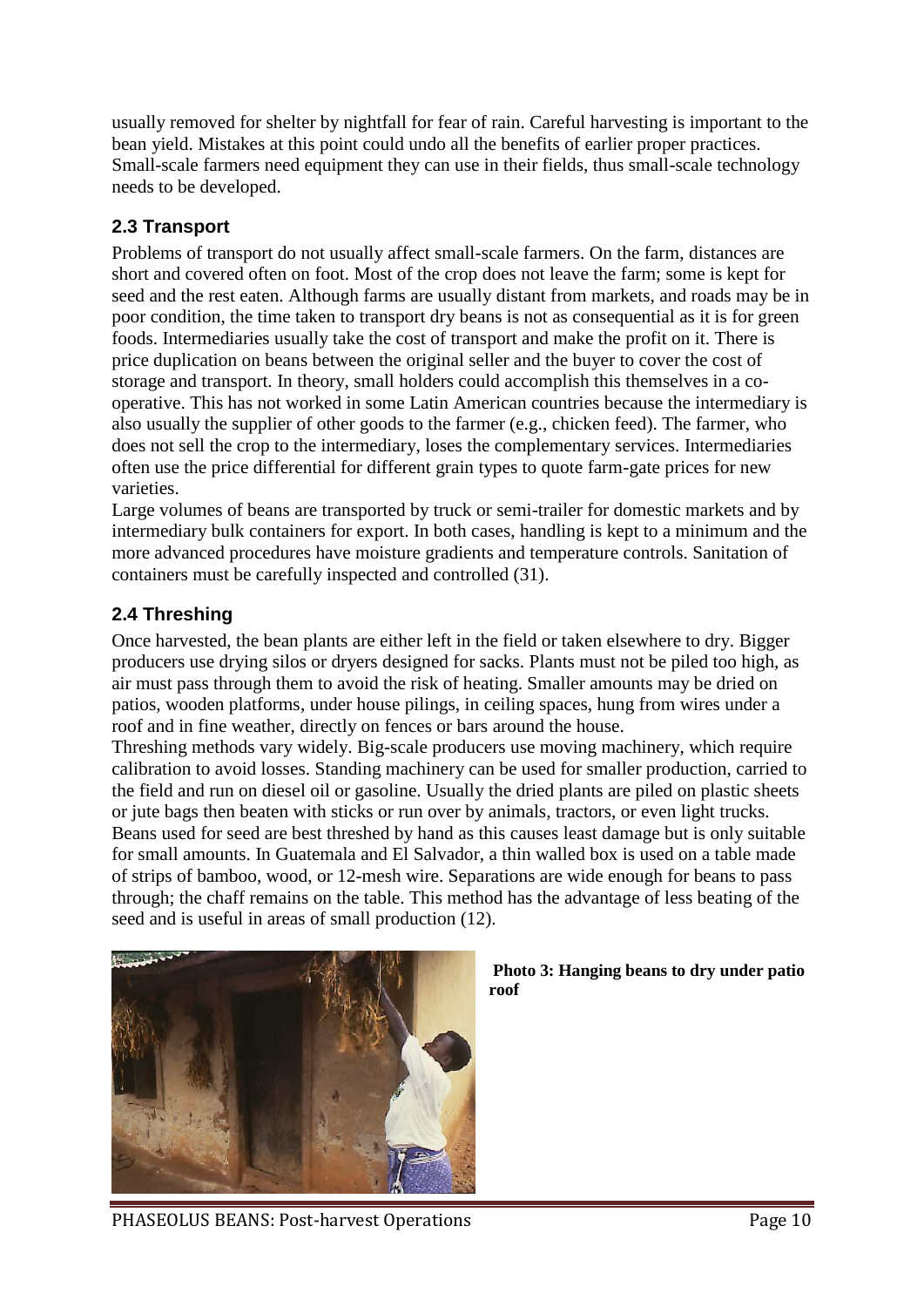**Figure 4: Threshing by beating with sticks** 



# <span id="page-11-0"></span>**2.5 Drying**

Drying can be done artificially or naturally (see Table 2). The artificial methods are used for larger production. Natural methods prevail in developing countries and women help in the operation.

The object in drying the seed is to achieve a final humidity of 11 percentage-12 percentage for better storage. Three practical rules should be observed: for each 1 percentage humidity reduced, double the storage potential; for every 5 \_C lower temperature of seed, double the storage potential; if the sum of the temperature (in  $\,$  C) and humidity (in wb) is less than 45, storing conditions are adequate (12).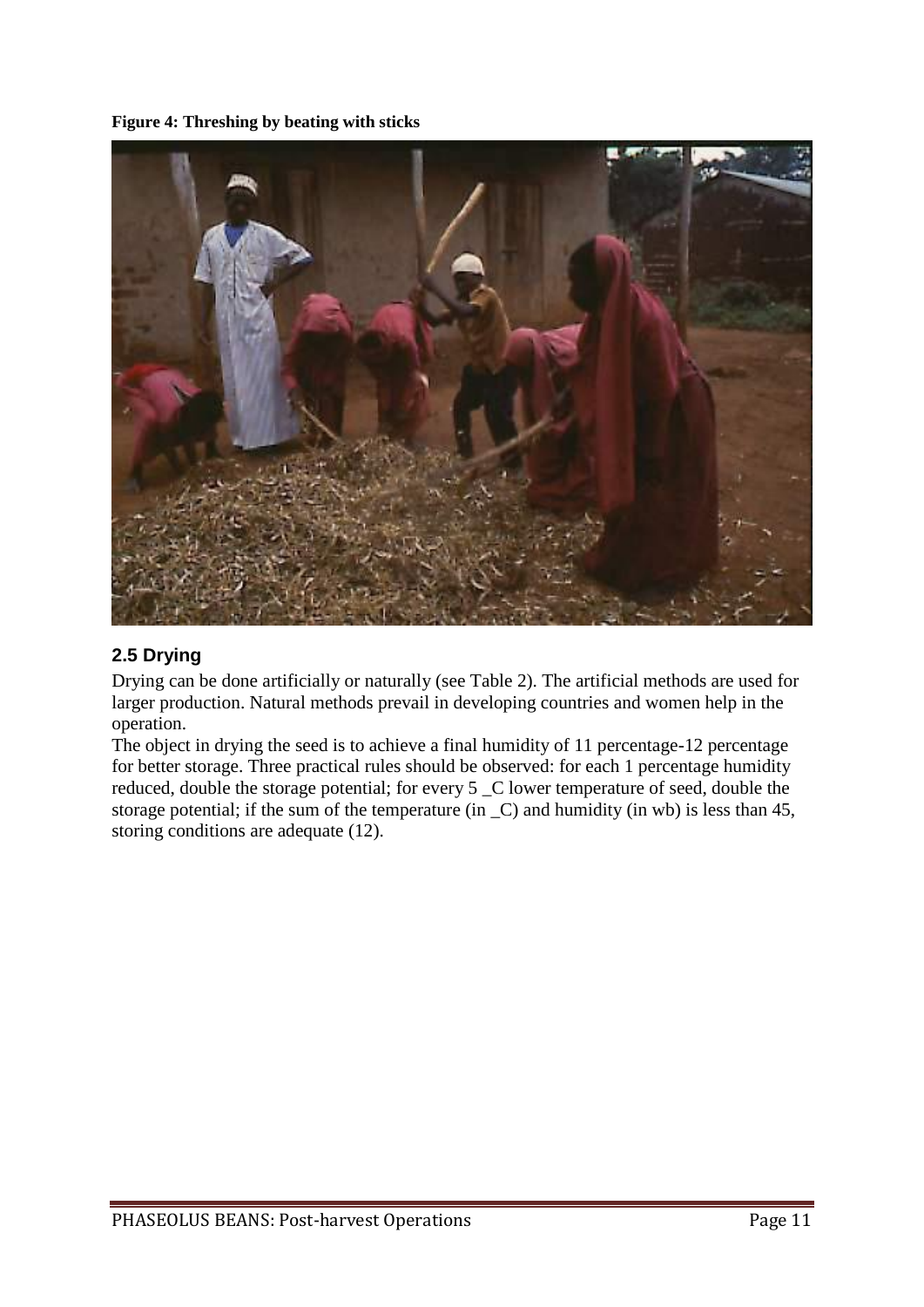| Drying<br>systems | <b>Examples</b>                                                                                  | Conditions required                                                                | Recommendations                                                                                                         |  |
|-------------------|--------------------------------------------------------------------------------------------------|------------------------------------------------------------------------------------|-------------------------------------------------------------------------------------------------------------------------|--|
| Artificial:       |                                                                                                  |                                                                                    |                                                                                                                         |  |
| Stationary        | False-bottomed drier -<br>air flow forced through<br>perforated floor from<br>open chamber below | Continuous air flow                                                                | Temperature not to exceed<br>40_ C, RH 40% at start,<br>70% at end                                                      |  |
|                   | Tunnel system - forcing<br>air over seeds packed in<br>hemp sacks                                |                                                                                    | Do not use more than 4-9<br>C temp. differential above<br>air<br>supply temperature<br>Do not dry below 13%             |  |
| Intermittent      | Silo modifications of<br>brick or<br>wood (700-800 kg<br>capacity)                               | Fast - air temp. $< 70 \_$<br>C<br>$S$ low $-$ < 60 $C$<br>$(0.25\%$ per hour)     |                                                                                                                         |  |
|                   | Drying wagons or<br>trailers                                                                     |                                                                                    |                                                                                                                         |  |
| Natural:          |                                                                                                  |                                                                                    |                                                                                                                         |  |
| Sun and wind      | On patios and roads in<br>wave<br>form $< 10$ cm thick                                           | Immediately after<br>cleaning. Early hours<br>before sun heats<br>concrete/asphalt | Use plastic sheeting under<br>and cover with jute or cloth<br>to absorb humidity                                        |  |
|                   | Suspended trays with<br>wire<br>netting base                                                     | Seeds piled $< 10$ cm<br>high, periodically<br>stirred                             | Trays suspended 50 cm<br>from ground and parallel to<br>it, or slightly angled (23_)<br>in direction of wind and<br>sun |  |
|                   | Coffee dryers                                                                                    | $< 60$ $\degree$ C, well ventilated                                                |                                                                                                                         |  |

**Table 2. Some different systems for drying beans**

SOURCE: Compiled by author from (12) and (14).

### <span id="page-12-0"></span>**2.6 Cleaning**

Big-scale producers use air and sieving machinery with padded equipment to clean the crop. The distance and number of drops is kept minimal to avoid damaging the seed. The finished product is then bagged (14).

Most small-scale methods of cleaning use sieves and air, then a manual pick through for damaged or discoloured seed. Sieves usually have a metal mesh, with mesh size according to seed size, smaller particles falling through. In windy areas, natural air currents are used, the seed being allowed to fall onto the ground or onto sackcloth from the height of a person with arms raised. The wind takes away the lighter material. Alternatively, electric fans may be used or a motor pump.

The small-scale farmer might use the portable cleaner type Clipper 3W (bicycle), which works with an electric motor, petrol, or with foot pedals, like riding a bicycle. Manual sorting is traditionally done on a table. It is more efficient if the surface is painted pale blue for better contrast and the seed placed in a box with a slanted bottom and an exit at the end (12).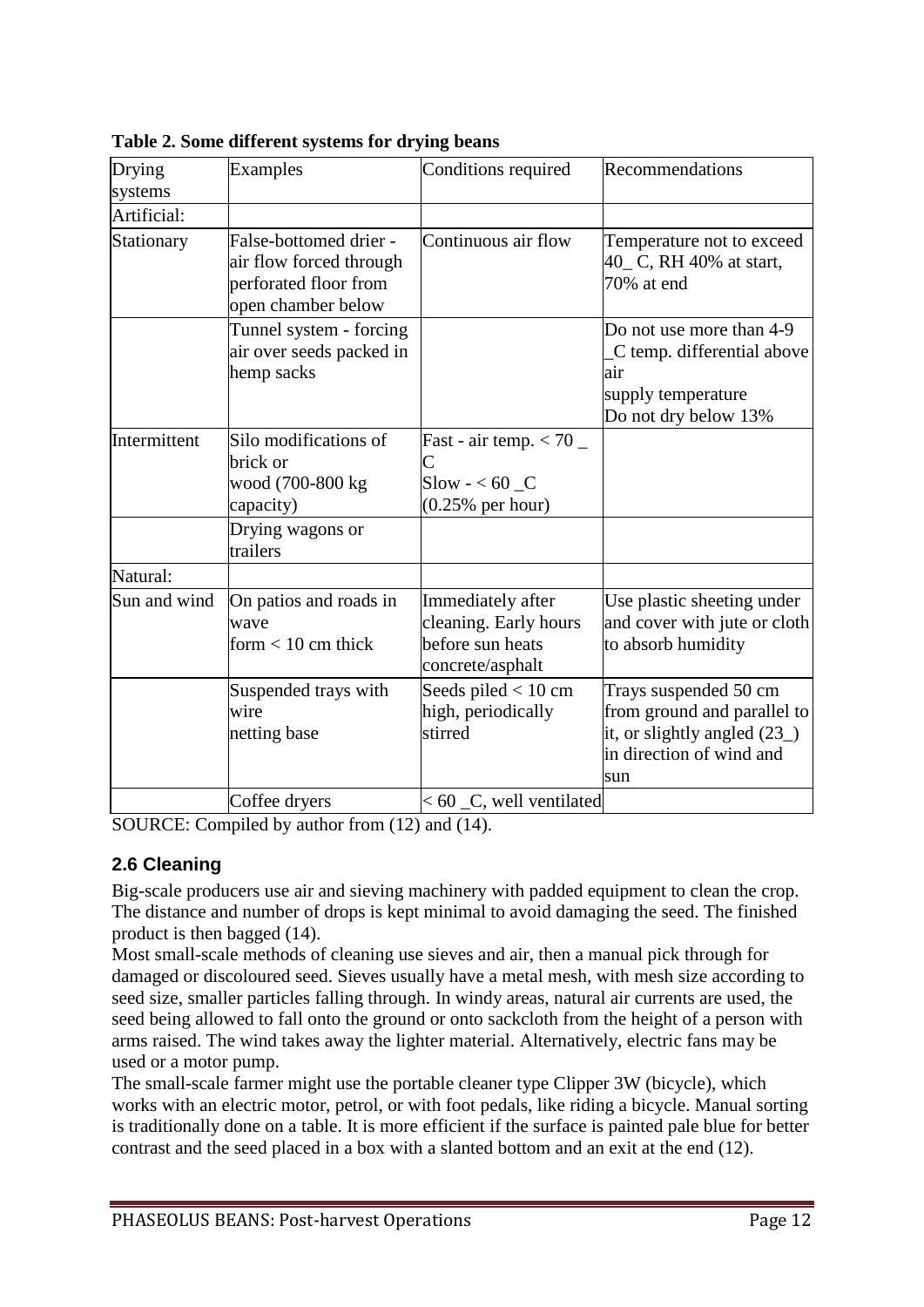Women play a major role in cleaning seed. Their hands are smaller and defter for this kind of work.



**Figure** 5: Sieve method of cleaning Figure 6: The wind blows away lighter material



**Figure 7: Manual sorting of beans** 

# <span id="page-13-0"></span>**2.7 Packaging**

Commercially, beans are often transported direct in container trucks. Various types of bags are used by the bean industry-laminated paper, burlap, and polypropylene are most used in shipments (2).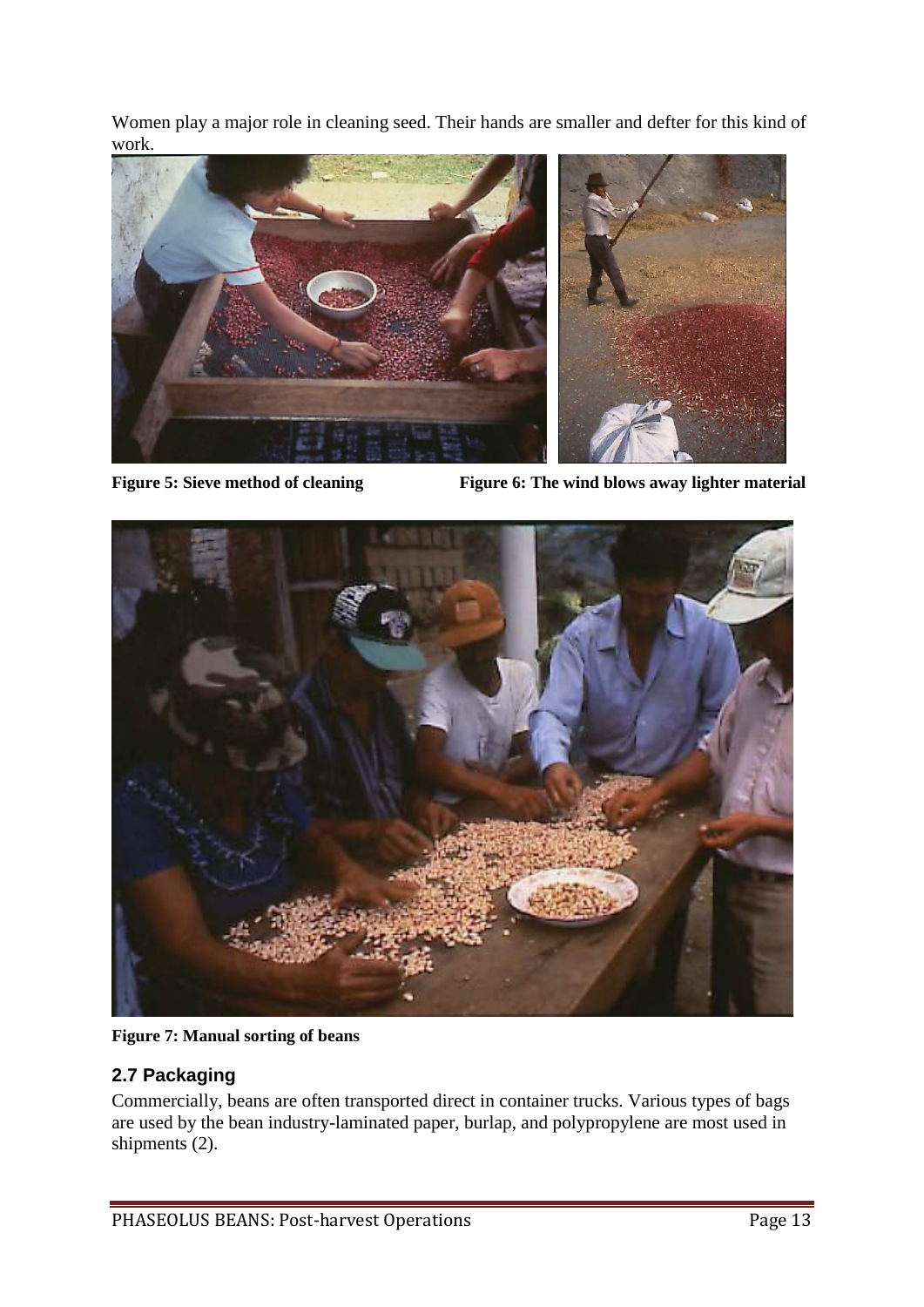Beans are usually sold loose in open sacks or in clear plastic bags so that the colour and quality can be easily seen.



**Figure 8: Beans for sale in open sacks** 

### <span id="page-14-0"></span>**2.8 Storage**

Farmers have three main reasons for storing bean seed: to keep it safe for consumption; to keep it safe for the next harvest; and to speculate the selling price. When everyone harvests at the same time prices go down, so some farmers reserve seed for later sale at a higher price. The condition of dry beans going into storage and the storage conditions they experience affect their final quality (26). Conventional storage types for quantities over 1 ton have temperature and humidity controls. The traditional storage methods follow the same principal to keep seed with fewer than 12 percentage humidity and in dry ventilated conditions. Smallscale farmers lower the moisture content of stored bean seed to less than 12 percentage without necessarily understanding the reasons behind it. They just know from experience that humidity will rot the seed.

Bean moisture control, storage temperature, and relative humidity strongly influence dry bean quality and the final product. High moisture and high temperature during storage results in "bin burn", a defect that gives the beans a brown discoloration and an off-flavour. Beans given bad storage conditions may result in defective cooked grain texture. Bean grains that do not soften enough because they fail to absorb water during soaking are called "hard shell". Those that absorb enough water but do not soften enough during a reasonable cooking time are called "hard-to-cook".

Hard grain is both genetically and environmentally controlled. The incidence of hard shell increases as seed moisture content decreases experienced under conditions of high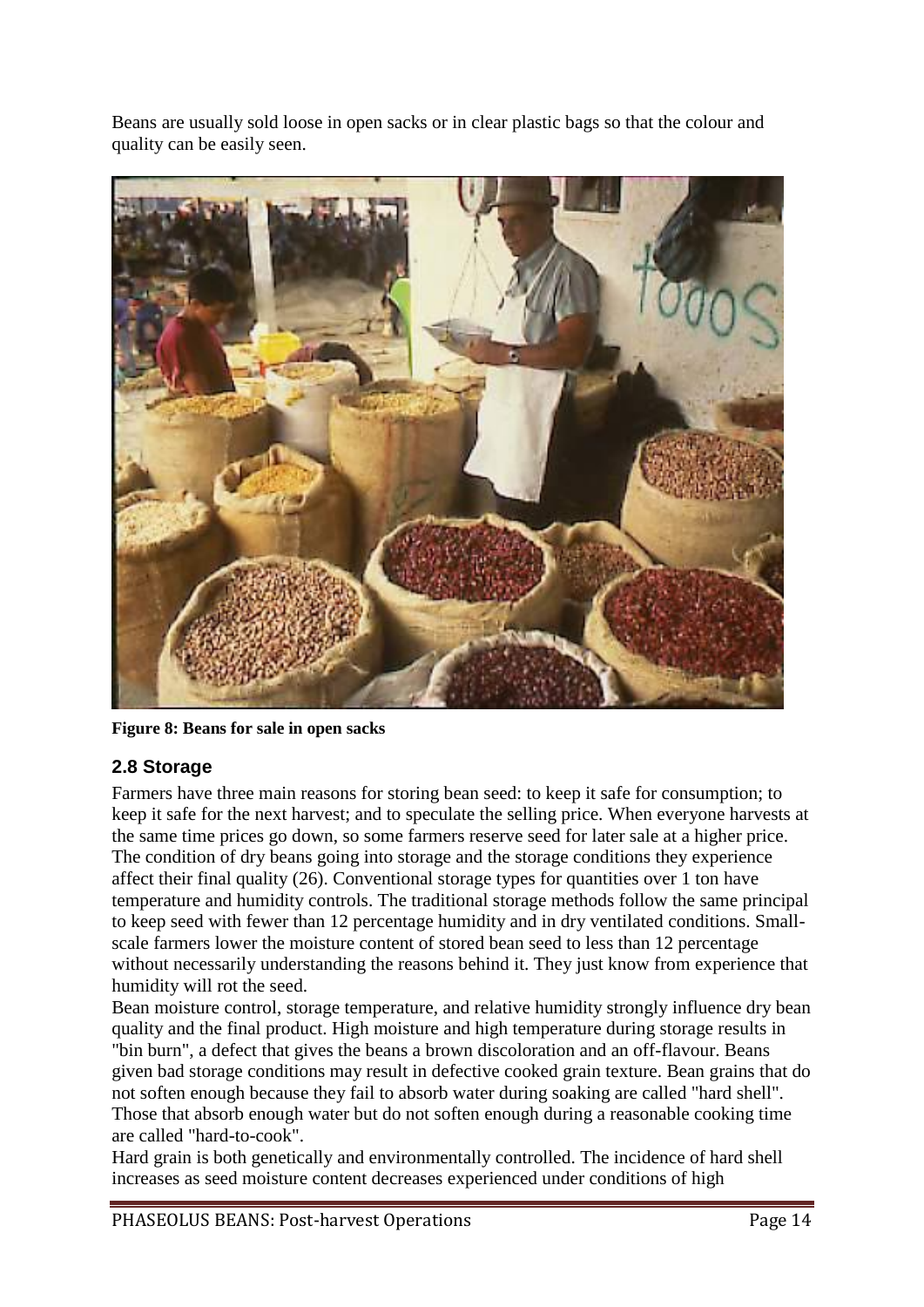temperature and low relative humidity. Hard shell has been found by most researchers to be highly heritable, with relatively few genes involved. Natural reversibility under high relative humidity occurs.

In contrast, hard-to-cook defect is irreversible and develops during storage under high temperatures ( $> 21 \text{ }^{\circ}$ C) and high relative humidity. The mechanism by which the hard-tocook defect develops is still not clearly understood. The inheritance and genetic variability of hard-to-cook has not been determined (27).

Small-scale farmers usually store bean seed for less than 6 months. They sell their surplus as soon as possible because they need cash and are afraid of losing seed to weevils. They leave the risks of storage for intermediaries. Beans being kept for seed can be treated with insecticides and stored safely for longer periods.

Types of storage range from sophisticated silos to pits in the ground, with all kinds of containers being used on a small scale. Ensuring that containers are clean before use is important.

| Type          | Examples                                                                           | Storage<br>period | Storage<br>purpose                              | Storage<br>conditions                      | Comments                                                                                                                |
|---------------|------------------------------------------------------------------------------------|-------------------|-------------------------------------------------|--------------------------------------------|-------------------------------------------------------------------------------------------------------------------------|
| <b>Bulk</b>   | Silos - wood,<br>steel,<br>or concrete                                             | $3-6$ m<br>> 6m   | Marketing<br>Later sale                         | 14%-15%<br>humidity<br>12%-14%<br>humidity | Heated air temp not to<br>exceed<br>45 °C, RH < 40%<br>Protect from<br>contamination of other<br>crops, chemicals, etc. |
| $\mathbf{kg}$ | 200-1000 Containers -<br>plastic, metal,<br>wood, aluminium                        | $3-6$ m           | Consumption,<br>some<br>marketing,<br>some seed | 11%-12%<br>humidity                        | Hermetically sealed<br>containers best                                                                                  |
|               | $ $ < 200 kg   Earthenware pots, $ $ < 3 m<br>straw baskets,<br>sacks, gallon tins |                   | Consumption,<br>some seed                       | < 12%<br>humidity                          | Containers mostly<br>stored in farmer's<br>house.                                                                       |

**Table 3. Examples of storage facilities for dry beans**

Source: Compiled by author from many of sources cited.

# <span id="page-15-0"></span>**3. Overall Losses**

This is a troublesome concept when dealing with beans. In the United States, with conventional harvest systems, losses average 4 percentage of yield, ranging from 1 percentage to 12 percentage. It mostly happens during the combining operation, with about half of this loss attributed to header and half to threshing loss (26).

Where beans are grown on a small scale or for subsistence, losses are much higher. Only rough estimates can be made and they are unreliable. Losses may be zero when beans are harvested by pulling plants from small plots and transporting bundles immediately to the threshing place, as performed by women in Uganda as no pod shattering occurs. When pulled and heaped for field drying before threshing, pod shattering depends strongly on weather conditions, and if these are adverse, losses can be heavy (20 percentage-30 percentage). See under 4.1 for storage losses to bruchids.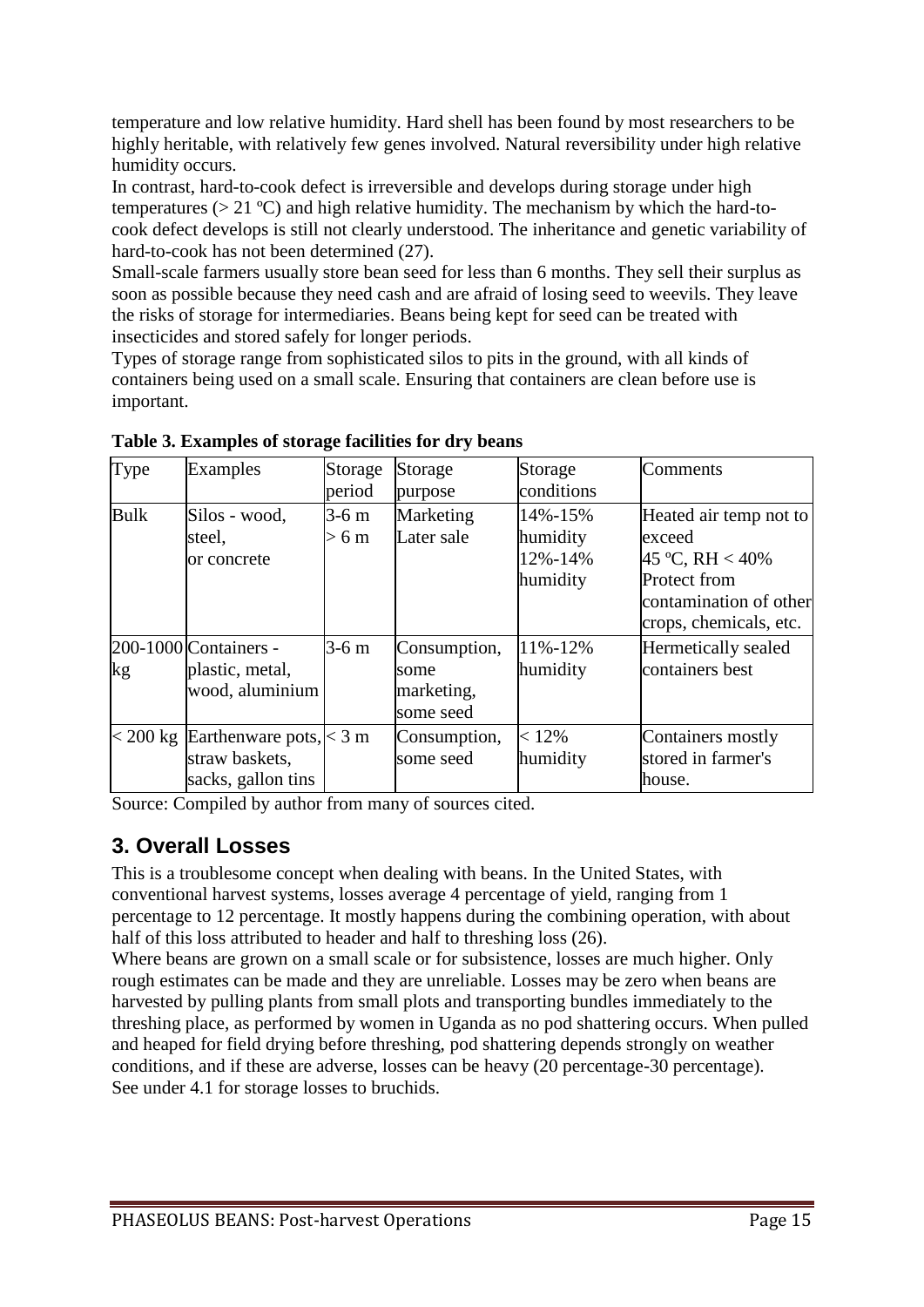# <span id="page-16-0"></span>**4. Pest Control**

### <span id="page-16-1"></span>**4.1 Relative status of major pest species**

Many species of insect pests attack beans both before and after harvest. The living bean plant can often recover after insect attack has been controlled, but stored dry beans cannot. There are two major post-harvest pests of dry beans world wide-the Mexican Dry Bean Weevil, *Zabrotes subfasciatus* (Boheman), and the Bean Weevil, *Acanthoscelides obtectus* (Say). Both belong to the order Coleoptera and the family Bruchidae, commonly known as bruchids. Indirectly, these insects force the rapid sale of post-harvest grain and short storage periods in granaries, thus causing post-harvest price collapse and marked seasonal price fluctuation (32).

Most of the many other insect species that attack stored beans migrate from other products (e.g., maize, sorghum, or rice) stored in the same warehouse. They only cause minor damage to their secondary host, beans (4).

In general, when beans are stored at 14 percentage-15 percentage moisture content or less, mould is not a problem. Since farmers are aware of this, losses caused by mould are negligible. Damage caused by rodents has not been reported. This is probably because dry beans in their raw state are highly toxic to warm-blooded animals.

#### **4.1.1. Details of each major pest**

*Z. subfasciatus* predominates more in warmer areas and *A. obtectus* at higher altitudes in the tropics and throughout temperate climates in general (4). In Africa, however, this differentiation is less marked (1). *Z. subfasciatus* does not attack beans in the field. Fresh eggs are attached to the testa of bean seed. The adults exhibit strong sexual dimorphism. Females are large and have four characteristic cream-coloured spots on the elytra. The male is entirely brown. *A. obtectus* scatters its eggs among stored seed and oviposits in maturing bean pods in the field. It is difficult to distinguish between male and female as size and colouring are the same (32).

#### **4.1.2 Life history**

In storage, the life histories of *Z. subfasciatus* and *A. obtectus* are similar. Larvae of both species moult four times before pupating. During the last larval instar, the feeding and pupation cell becomes externally visible as a circular window in the seed where the larvae feed on the lower testa surface. After pupation, the adult may remain in the cell for several days before pushing or biting out the window with its mandibles. Adults are short-lived, and mate and oviposit soon after emergence (4).

For the Mexican bean weevil, the egg stage lasts 5-6 days, different larval instars 14 days, pupal stage 6-7 days; adults live 10-13 days; and females lay an average of 36 eggs. For the bean weevil, the egg stage lasts 6-7 days, combined larval and pupal stage 23 days; adults

live 14 days; female lay about 45 eggs. Sex ratios tend to be 1:1 in both species (4).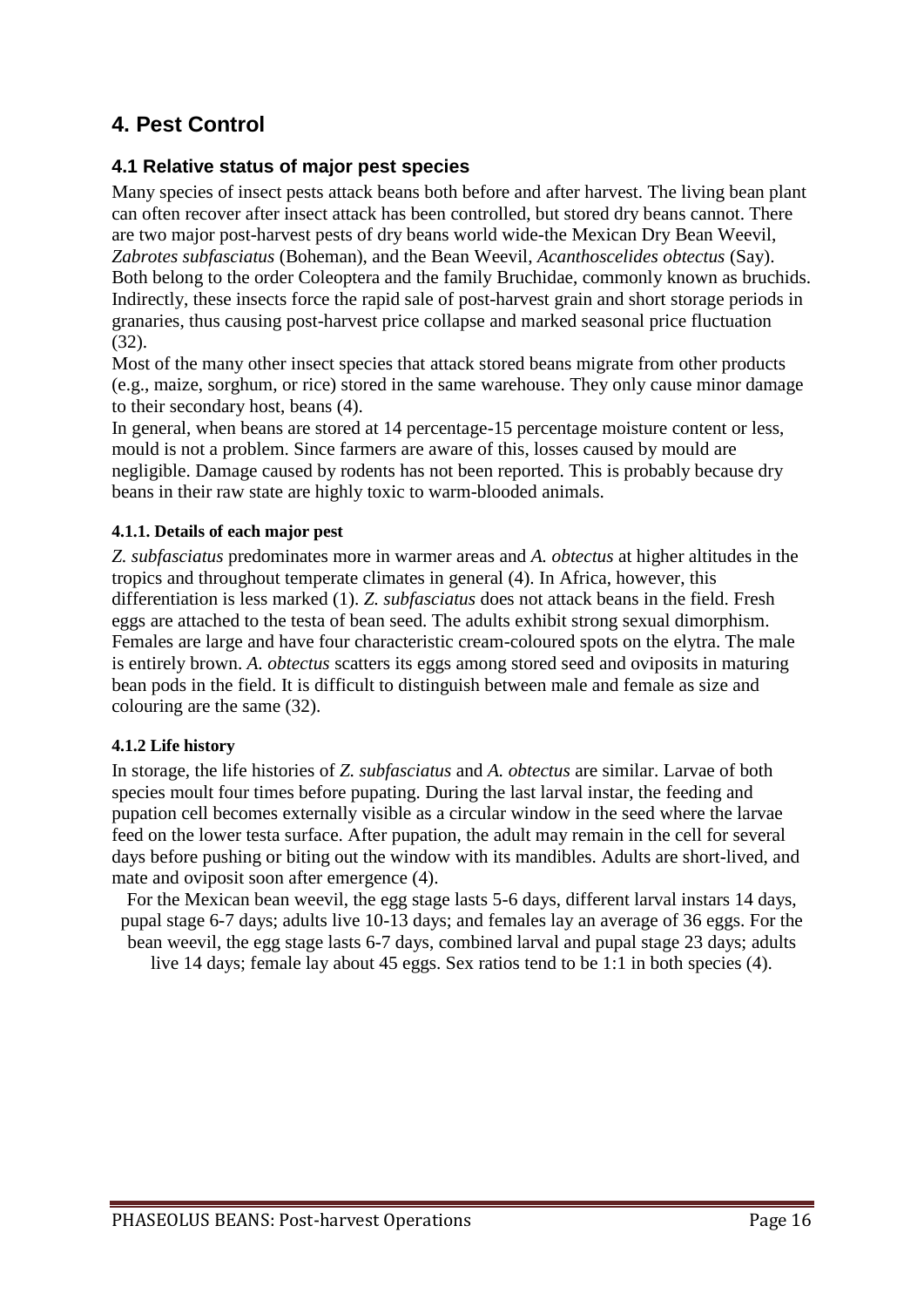

**Figure 9: Bean Weevil and characteristic "window" left in seed**

### **4.1.3 Damage symptoms and levels of loss**

Losses correlate directly with length of storage, the longer the beans are stored, the greater the loss. There are two types of losses: quantitative, or the number of seeds or parts of seeds eaten by insects; and qualitative, or the grains contaminated by excrement or insect bodies. These losses may be augmented by subsequent attacks from fungi or bacteria because larval stage completion elevates temperature and relative humidity, inviting secondary rotting by micro-organism attack.

Damage shows in the circular holes or "windows" left in the bean when bruchids emerge. Losses caused by bruchids are known to be substantial on all continents. In Ethiopia, stored bean damage by bruchids reached up to 38 percentage with a corresponding weight loss of about 3.2 percentage (20). Burundi and Rwanda losses to bruchids are commonly about 30 percentage (19). Estimates in Mexico and Central America have been as high as 35 percentage (32).

Unclean storage conditions are the main cause of bruchid infestation. Storing beans with other grains, or newly harvested beans with the infested residue from other harvests, encourages bruchids to flourish (33).

# <span id="page-17-0"></span>**4.2 Pest Control**

Plant resistance as a principal method of insect control is effective, practical, and of low cost to farmers. Cultivars with genetic resistance to the Mexican bean weevil have been identified (15). High levels of resistance to these weevils have recently become available in commercial bean types (5). The resistance is a simply inherited dominant gene that can be rapidly backcrossed into local varieties.

Strict cleanliness in storage sites should be maintained. Control may be effected at two levels: domestic and small-scale farmer level, and large commercial level.

### *Domestic and small farm level*

Reducing storage temperature to  $< 10$  ° C significantly affects bruchid growth and reproduction because most are adapted to higher temperatures of 20-32 º C. So storing beans in the freezer compartment of a refrigerator completely eliminates the insect in any of its stages.

A mechanical control is to store the beans mixed with ashes, which fill the spaces between seeds making it hard for bruchids to infest. The optimal mix of ash is 20 percentage of the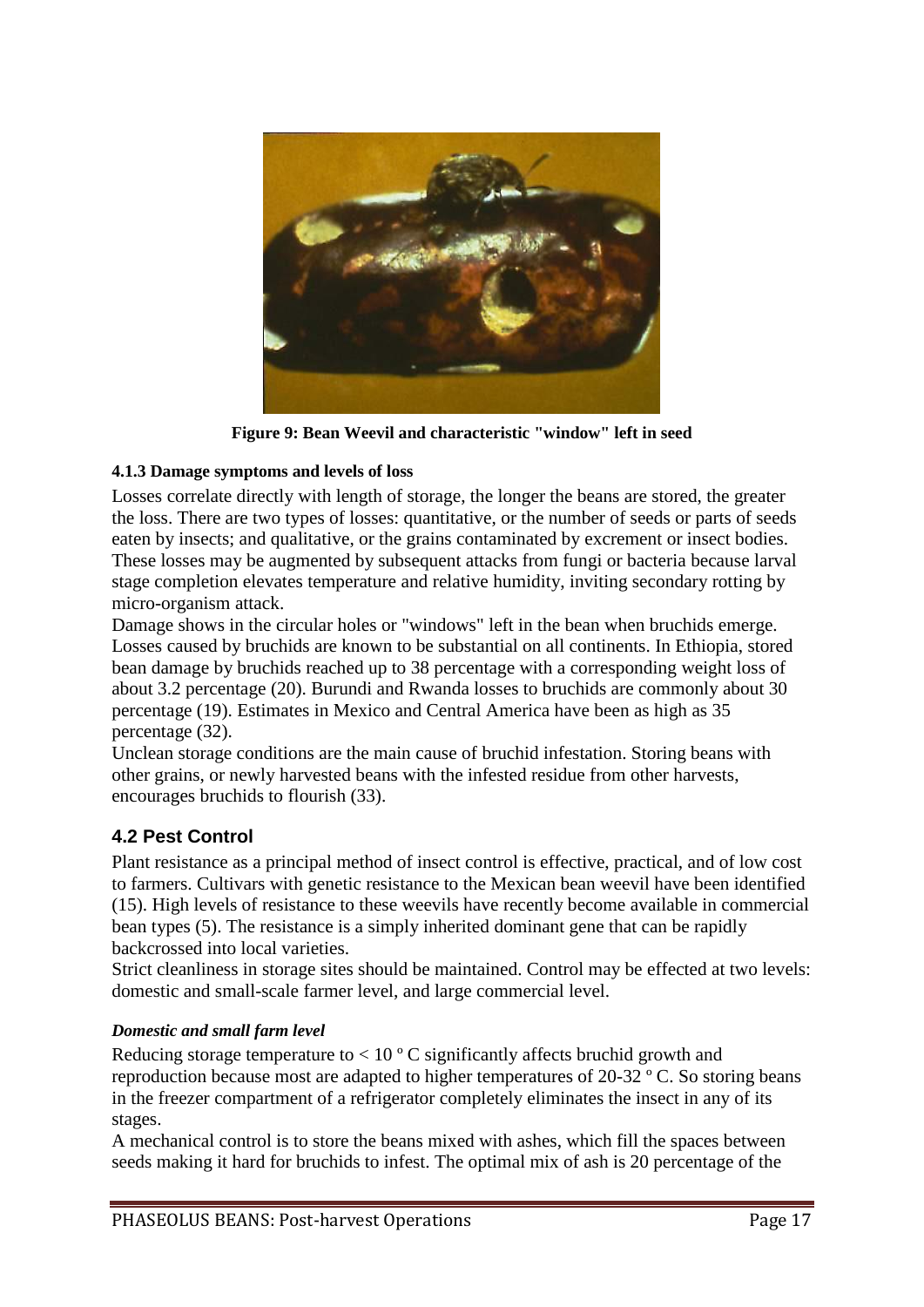weight of bean seed being treated. This method only works before infestation. Sand, lime, or other fillers can be substituted for ash.

Coating with edible vegetable oils (e.g., peanut, maize, or soybean) is a relatively effective control permitting storage for at least 6 months without fear of insect damage. It also makes the seed look more attractive. The oil penetrates bruchid eggs and destroys them. It reduces oviposition and increases adult mortality. In general it should be applied at a rate of 5 mL per kg of seed. Control by oil is inexpensive and simple.

Some control of *Z. subfasciatus* is achieved by storing beans in their pods as *Zabrotes* prefer laying their eggs on shelled beans. For control of *A. obtectus* early harvest reduces exposure time to the insect in the field. Beans should then be shelled and cleaned immediately to eliminate eggs and insects coming from the field on pods.

#### *Commercial level*

Curative control in warehouses is possible by disinfestation and/or protection. Several chemical products are available for both.

Disinfestation eliminates at the time of treatment and leaves no residue so beans can be eaten immediately after. For the same reason, beans are liable to reinfestation. Phosphine (aluminum phosphide) and methyl bromide are the most used disinfestants. Phosphine eliminates all stages of the insect, including those within the seed. Methyl bromide leads to ozone depletion and its use will be phased out (35). It can affect germination when temperatures are high so is not recommended for use on seed to be planted. Both phosphine and methyl bromide are very toxic to humans and should be applied only by experts. Bean sacks should be completely covered with a plastic sheet and the edges sealed against the ground to prevent gas escape. Beans should be kept covered thus for 1-2 days after fumigation for gas to penetrate seed.

Protection is done by mixing seed with an insecticide that has residual effects. This is suitable for seeds for planting only. They cannot be reinfested once treated. Malathion kills 85 percentage-99 percentage of *Zabrotes* adults in the first 24 hours after application. Lindane gives longer protection but is toxic to humans and must only be used for seeds for planting. Pyrethrins are a more promising product as they are not toxic.

Application of insecticides must always be carried out with adequate knowledge of the product and potential dangers. It is not the best means of control in many situations. Oil treatments are just as effective at the smaller scale level (32).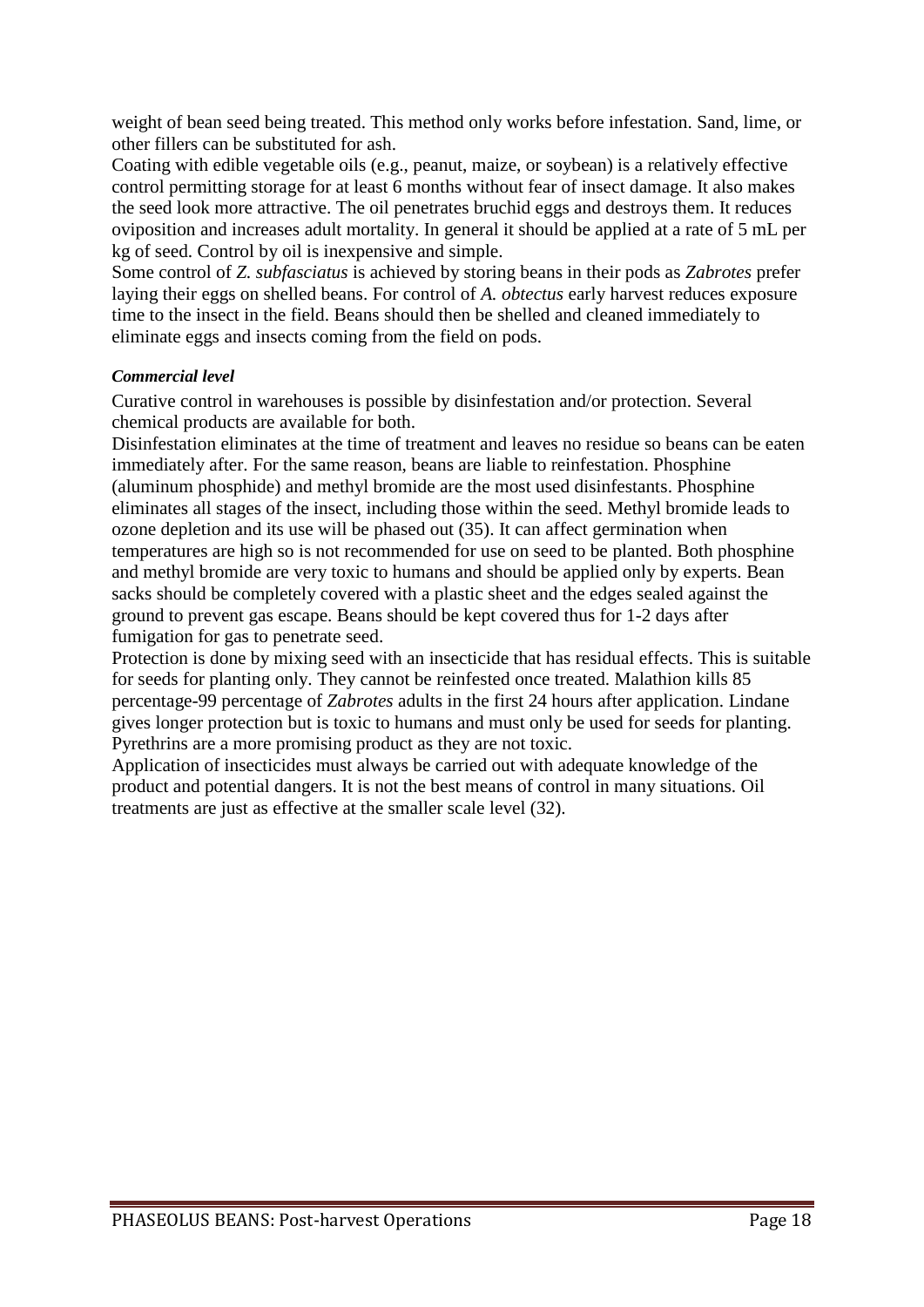

**Figure 10: Disinfestation in warehouse** 

#### **4.2.1 Residue problems**

Residues are not a major problem in dry beans because the pods absorb insecticides. In the tropics, the sun's radiation is perpendicular therefore loss of residues is high. Bush-type beans have a growth period of about 90-95 days in the tropics and 100-120 days in cooler regions. Ideally, farmers fumigate 3 to 5 times beginning at 15 days and finishing at about 60 days. This would leave at least a 2-month margin between last application and consumption. Climbing beans have a longer growing period of 150-180 days, and in the Andes (2700 m) of 180-270 days. Again preferably farmers should fumigate about 8 times over this longer period still leaving a 2-month margin at the end. However, in some areas of Latin America, farmers may spray as late as one week before harvesting. Residue problems will still not be as serious for dry beans as for fruit and vegetables that are eaten raw. In storage, insecticides are not used on beans for consumption. Given the above factors, it is highly unlikely that residues remain in dry beans (César Cardona, 1997, personal communication). There is a need to research this aspect.

#### **4.2.2 Discussion on pest control**

In Latin America, small holders hardly used insecticides before 1985 but have since taken quickly to their use, despite the implied cost. All use pesticides, fungicides, and insecticides to some extent and cannot be prevented from using these products. Intercropping reduces the need for pesticides. Some research would be useful, not only for residue problems, but to determine the effect that using insecticides has on the farmer.

In Africa, pest control is left to Nature, as small-scale farmers cannot afford pesticides. Ideally, integrated pest management (IPM) principles can be applied and information is reaching the farmers. Research should focus on low-input IPM approaches that include current farming practices, host-plant resistance, and natural biological control (1).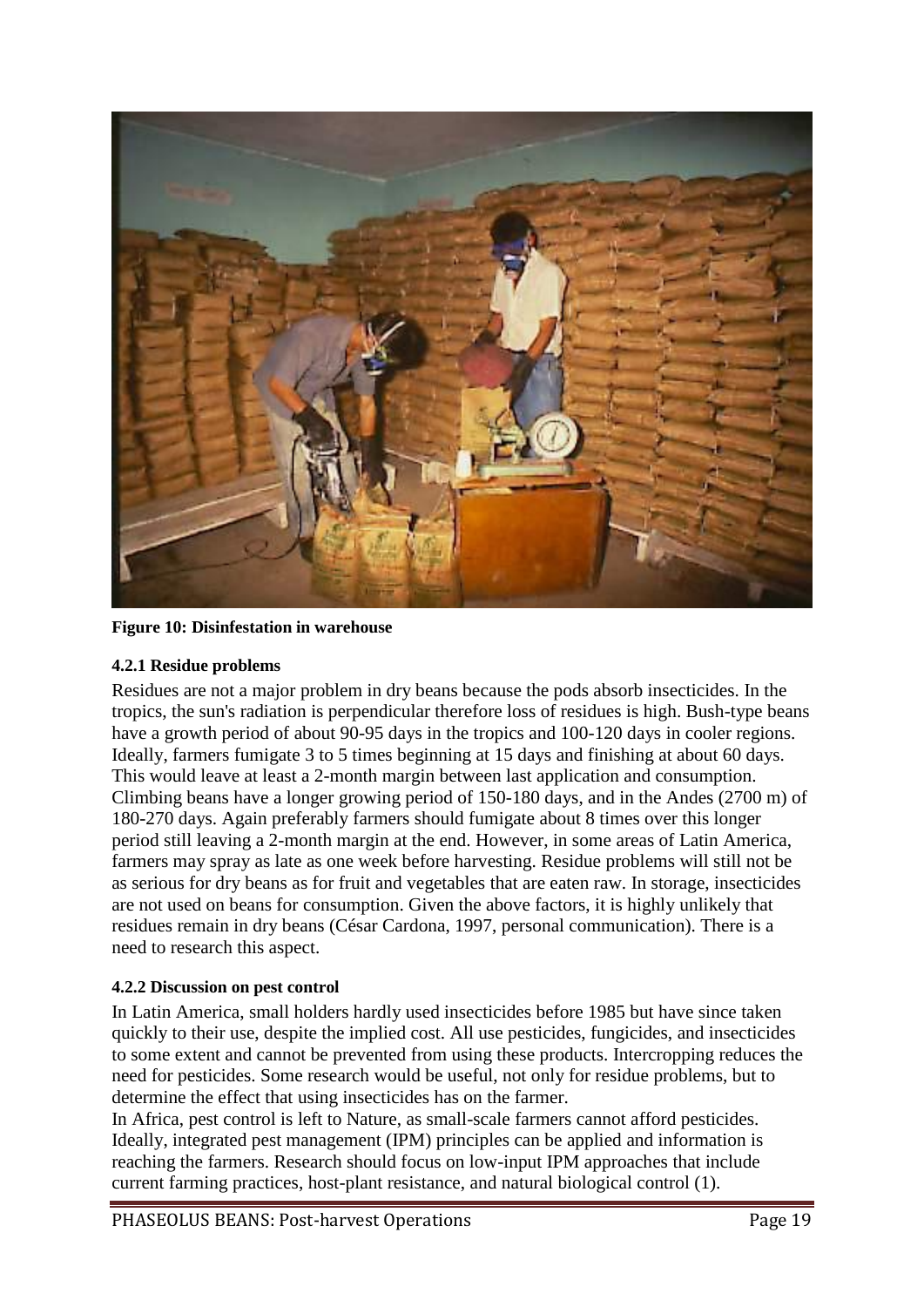Many pest control technologies have been developed over the years but few have reached the end-users. In collaboration with farmers, these techniques should be refined. Collaboration with social scientists is urged for this effort. Dissemination of resistant and/or high yielding varieties to small-scale farmers would increase yields.

# <span id="page-20-0"></span>**5. Economic and Social Considerations**

All important constraints are not biological in origin. Socio-economic factors related to farmer adoption of new technologies, seed distribution, and market requirements may also restrict bean production. New technology development is limited by the degree of organisation, resources, and the number of trained personnel within national programs (36). Networks such as PROFRIZA and SADC have proved to be a most efficient way of introducing new technologies to the small-scale farmer. Network participants include international organisations, national research institutions, state and private universities, ministries of agriculture, and nongovernmental organisations. But the most important partners are the small holders. They share their knowledge with scientists and play an active role in research aimed at developing and evaluating new technologies (10).

The small-scale farmer's main cost and biggest problem is often the purchase of high-quality seed. Network members have supported small holders by supplying high-quality seed at low cost, by developing strategies for its production and distribution, and by providing training for technicians and farmers. Seed systems need to be tailored for specific agroecological and socio-economic environments. The small seed packet technique of distribution through a diversity of channels is simple and has impressive potential for impact. In Rwanda, calculations show that 100,000 or just fewer than 10 percentage of all farmers can be reached (29).



**Figure 11: Small seed packet distribution**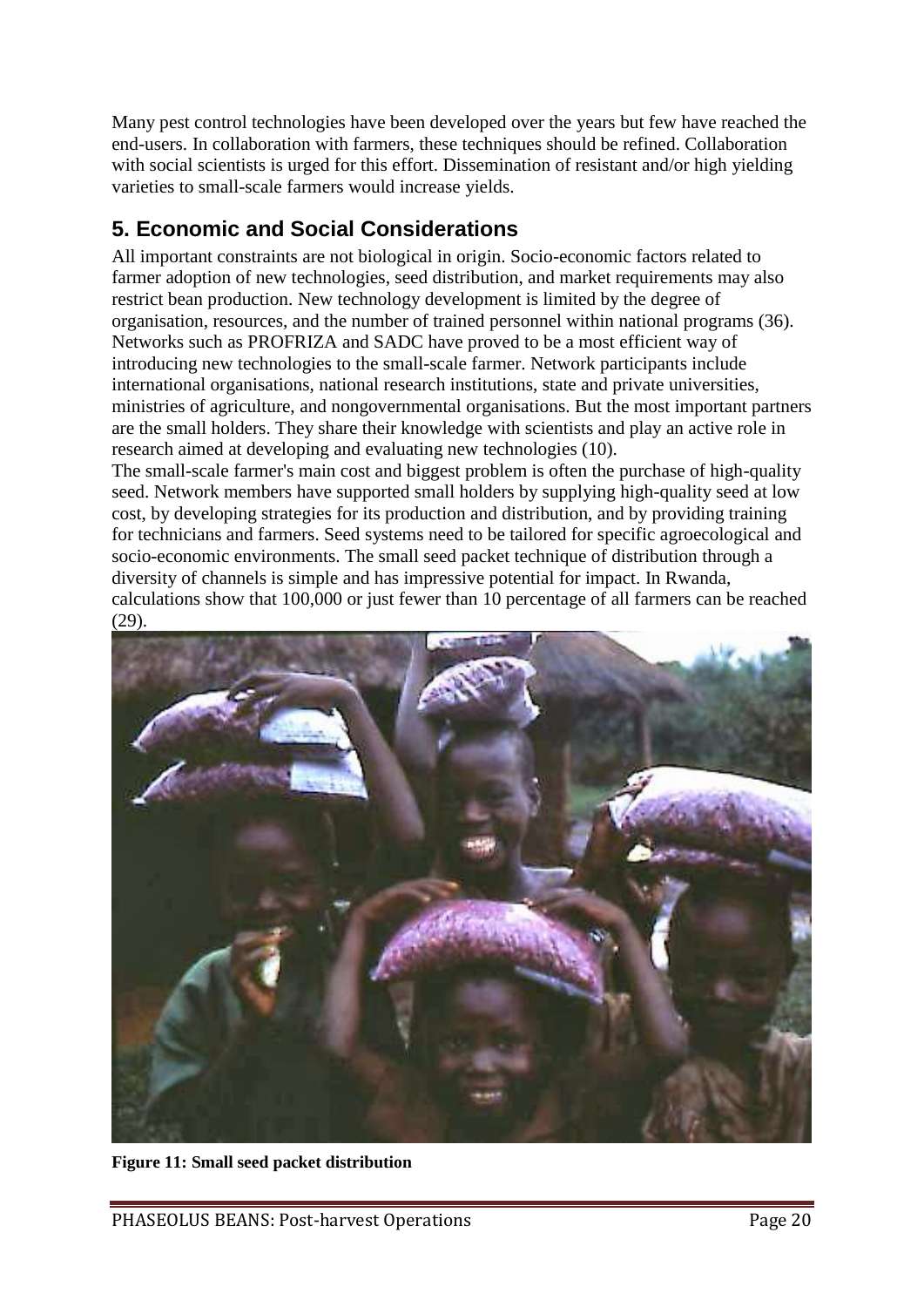Breeding for resistance to diseases and pests, and for better yields, is important. The bruchidresistant commercial bean type will make a great difference to the small-scale farmer once he has access to it. Farmers can get better prices for their beans if they can store them until the lean months when prices are highest; and this storage would also stabilise bean prices in general by providing a more continuous supply (32). The small-scale farmer would also benefit from small technology, portable, and suitable for use in his fields. Breeding of upright plants for machine harvesting would increase efficiency of commercial production. A main constraint to expanding crops in Brazil is the lack of a bean cultivar with a suitable plant type for mechanical harvest. Uniformity of maturity is also needed (6).

The introduction of improved technology has increased small-scale farming production in many areas, thus improving family nutrition and income. For example, in the Great Lakes region of Africa, the population is increasing rapidly and farms are tiny (0.5-1.0 ha) with no land for expansion. Climbing beans were introduced here 8 years ago. Now about half a million Rwandan farmers grow climbing beans on 20 percentage of the country's bean land, increasing yields (8). Another example is that of the area around Santa Cruz, Bolivia, where small-scale farmers used to leave their farms and go out to find work during the winter months. They now plant beans, a new crop for them, thanks to newly introduced varieties. This has given them access to the Brazilian market in urban areas. They have improved income and have fewer weeds, as the land is not left fallow. Women in Bolivia choose the bean seed and they have also promoted increased consumption.

Storage problems (bruchids, and discoloration, hard-shell, and hard-to-cook defects) cause the greatest post-harvest losses in beans. These problems have management solutions such as control of relative humidity and temperature for the defects, and various disinfestation and protection controls for bruchids. Genetic solutions are also available. They are cheaper in the long run but have not been exploited.

Other means of adding value to the produce are to increase different kinds of consumption, and to commercialise the end product. Beans: can be eaten as cooked dry grain, immature beans, green pods, or popped. In Africa, the young tender leaves are also eaten (22). Not all bean-consuming areas take advantage of these different uses of beans. In Peru, large quantities of seed of a single variety of popping bean are now being multiplied, which will open potential markets for snack foods in urban areas (11). Dietary habits are changing in high-income countries, as illustrated by estimates of 12,000,000 vegetarians in the USA. Because of these changes in preference, major food companies are now developing a new array of bean-based processed foods, including microwave products (23).

All evidence points to a continuing increase in total demand for beans in Latin America and Africa, and an increasing market opening in Asia. Agricultural research can make a vital contribution to improving bean production, thus helping to narrow the growing food gap. In this effort, improvements to stress tolerances, both biotic and abiotic, are likely to be far more important than increases in yield potential (23).

Beans, often a subsistence or small-farmer crop, do not receive the research attention that cash crops, such as coffee or cotton, enjoy (33). The crop offers a low-cost alternative to beef and milk. One hectare planted to traditional bean varieties in Latin America produces 123 kg of protein compared to 3-4 kg for beef cattle on the same amount of land. Donor funds for bean research are decreasing at a time when world demand is increasing for this cheap source of protein and calories. Research by international institutions is reaching the small farmer through established networks. Funding such research helps feed the poor of the world, especially women, who are often the first to suffer when food supplies are scarce.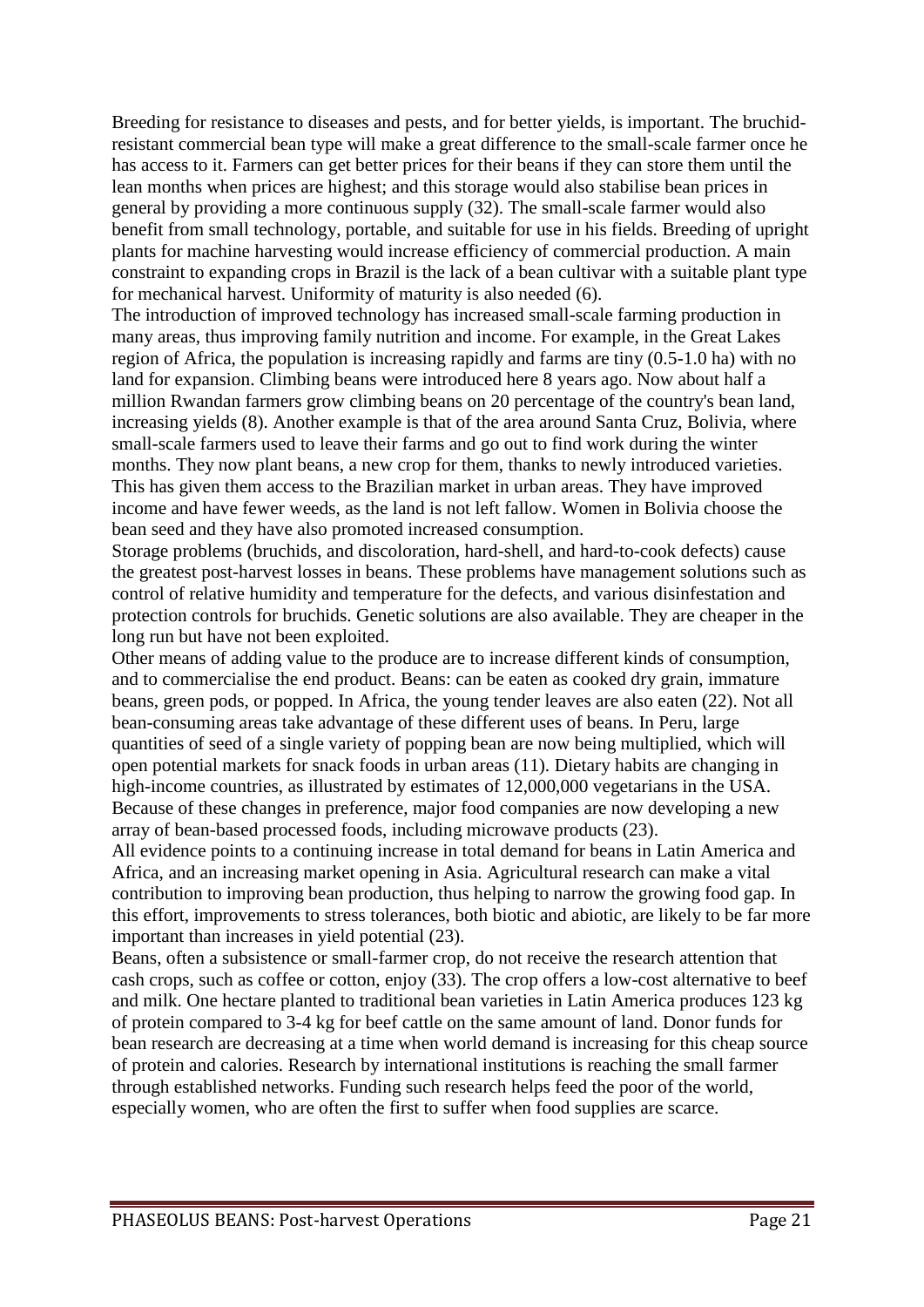# <span id="page-22-0"></span>**6. References**

1. **Abate, T. and Ampofo, J. K. O.** (1996). Insect pests of common bean in Africa: Their ecology and management. *Ann. Rep. Entomol,* 41: 45-75.

2. **Bolles, A. D., Uebersax, M. A. and Hosfield, G. L.** (1982). Contamination of packaging material in processed beans. *Michigan Dry Bean Digest,* 6(4): 15.

3. **Brick, M. A. and Shanahan, J. F.** (1996). Classification and development. *Dry bean production and pest management. Regional Bulletin 562 S.* pp. 3-7. Schwartz, H. F. and Brick, M. A., eds. Universities of Colorado State, Nebraska, and Wyoming, USA.

4. **Cardona, C.** (1989). Insects and other invertebrate pests in Latin America and their constraints. *Bean production problems in the tropics. 2nd edition*. pp. 505-571. Schwartz, H. F. and Pastor-Corrales, M. A., eds. Centro Internacional de Agricultura Tropical (CIAT), Cali, Colombia.

5. **Cardona, C., Kornegay, J., Posso, C. E., Morales, F. and Ramirez, H.** (1990). Comparative value of four arcelin variants in the development of dry bean lines resistant to the Mexican bean weevil. *Entomol Experiment Appl.,* 56(2): 197-206.

6. **Carneiro, J. E. de S., Pereira, P. A. A., Aidar, H., Silva, C. C. da and Olveira, E. T. de.** (1991). *Development of dry bean cultivars adapted to mechanical harvest*. Empresa Brasileira de Pesquisa Agropecuaria-Centro Nacional de Pesquisa de Arroz e Feijão

(EMBRAPA-CNPAF), Brasil. Bean Improvement Cooperative, Annu. Rep. 34: 160-161. 7. **CIAT** (1995). The Pan-Africa Bean Research Alliance (PABRA): strengthening collaborative bean research in sub-Saharan Africa. 1996-2000. Draft copy. pp. 61. Centro Internacional de Agricultura Tropical (CIAT), Cali, Colombia.

8. **CIAT** (1997). *Looking upward to grow more beans*.

http://www.ciat.cgiar.org/comunic/news11.html Centro Internacional de Agricultura Tropical CIAT News Release.

9. **FAO** (1997). Databases. http://www.fao.org/WAICENT/Agricul.htm

10. **Figueroa Jr. E.** (1996). Science without borders. *Growing Affinities*. June edition. pp. 6-

8. Centro Internacional de Agricultura Tropical (CIAT) bulletin. Cali, Colombia.

11. **Gamarra, M., Puma, J., Arana, J. and Ortiz, V**. (1996). Q'osqo Poroto - INIA: primera variedad de frijol reventón, poroto, ñuña o numia para los valles interandinos de la sierra. *Boletin Divulgativo*. Instituto Nacional de Investigacion Agraria-Proyecto Regional de Frijol para la Zona Andina (INIA-PROFRIZA).

12. **Giraldo, G**. (1990). Técnicas y métodos apropriados de cosecha, trilla, prelimpieza, secado, y almacenamiento de semillas de frijol en los sistemas convencionales, no convencionales y tradicionales. pp. 36. Curso nacional de frijol, Instituto Colombiano Agropecuario (ICA). 3-7 December 1990. La Selva, Antioquia, Colombia.

13. **Janssen, W., Teixeira, S. M. and Thung, M**. (1992). The adoption of improved bean varieties in Brazil. *Trends in CIAT commodities. Working Document no. 111*. pp. 38-79. Sanint, L. R., ed. Centro Internacional de Agricultura Tropical (CIAT), Cali, Colombia 14. **Kincade, K. P.** (1985). The A-to-Z of dry bean handling. *Technical conference on dry* 

*bean research*, *Food Processors Institute, WA*. pp. 29-30. San Francisco, CA, USA.

15. **Kornegay, J. and Cardona, C**. (1991). Breeding for insect resistance in beans. *Common beans. Research for crop improvement* pp. 619-641. van Schoonhoven, A. and Voysest, O., eds. CAB International in association with Centro Internacional de Agricultura Tropical (CIAT).

16. **Laing, D. R., Jones, P. G. and Davis, H. C**. (1984). Common Bean (*Phaseolus vulgaris* L.). *The physiology of tropical field crops.* pp. 305-353. Goldsworthy, P. R. and Fisher, N. M., eds. New York, USA. John Wiley.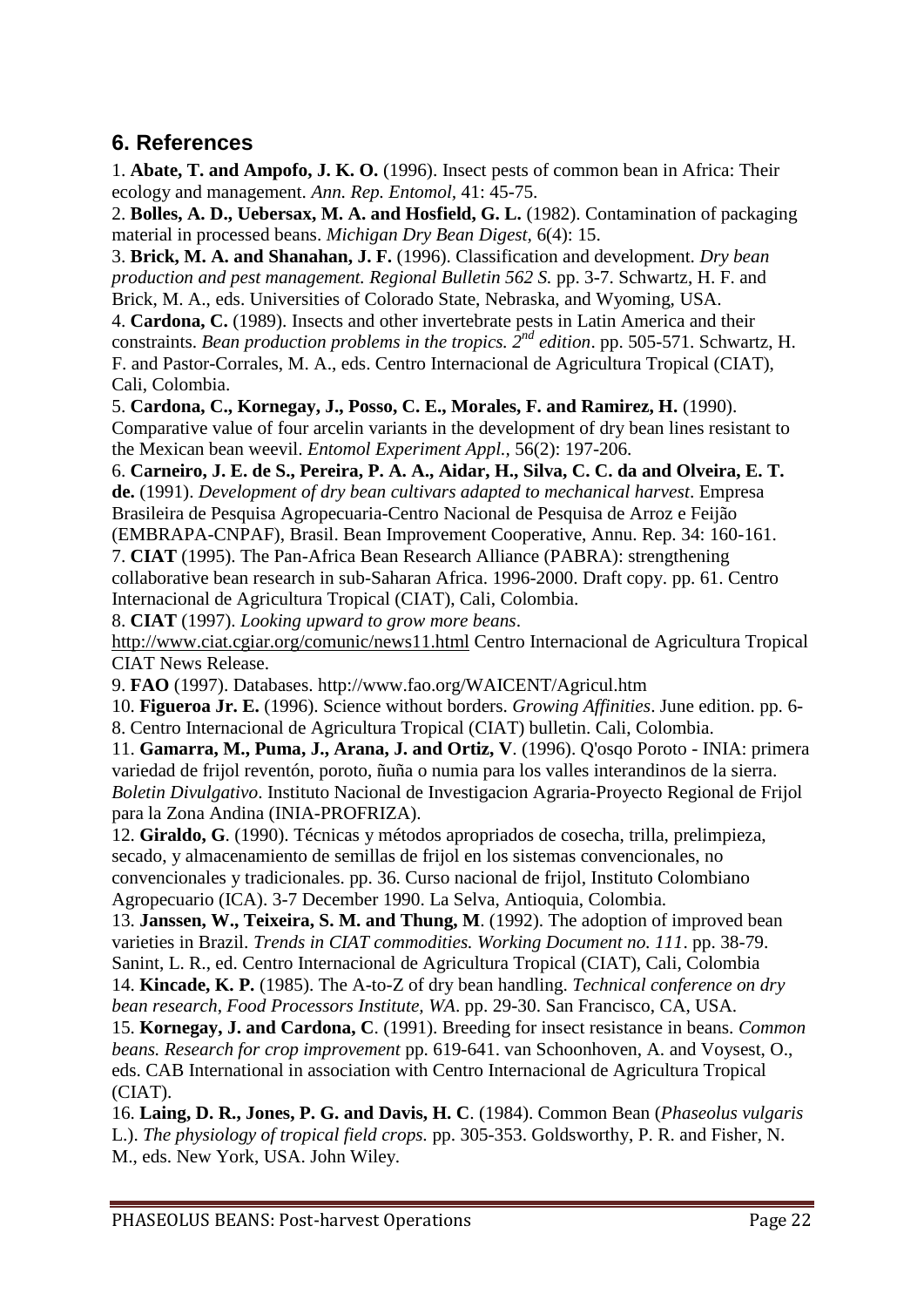17. **Makini, F. W**. (1994). Bean production and constraints in Kenya with emphasis on diseases. Breeding for disease resistance with emphasis on durability. *Proceedings of Regional workshop for eastern, central, and southern Africa.* pp. 104-9. Danial, D.L., ed. Kenya, 2-6 October 1994. Ministry for Development Coop. (DGIS). Netherlands.

18. **McGill Jr., J. A.** (1996). South African bean consumption is growing, production is declining. *Michigan Dry Bean Digest*, 20(2): 28.

19. **Nahimana, M.** (1992). Highlights of bruchid research in the Great Lakes Region. Proceedings of 3<sup>rd</sup> Southern Africa Development Community/Centro Internacional de Agricultura Tropical (SADC/CIAT) Bean Research Workshop. CIAT African Workshop Series No. 27. pp. 153-163. Allen, D. J., ed. 5-7 October 1992. Mbabane, Swaziland. 20. **Negasi, F**. (1994). *Studies on the economic importance and control of bean bruchids in* 

*haricot bean.* pp. 103. M.Sc. Thesis, Alemaya Univ. Agric., Alemaya, Ethiopia.

21. **Opio, F. and Male-Kayiwa, S**. (1994). The status of bean breeding in Uganda. Breeding for disease resistance with emphasis on durability. *Proceedings of Regional workshop for eastern, central, and southern Africa*. *Kenya*. pp. 110-113. Danial, D. L., ed. 2-6 October 1994. Ministry for Dev. Coop. (DGIS). Netherlands.

22. **Otsyula, R. M**. (1994). The status of bean production and research in Kenya. Breeding for disease resistance with emphasis on durability. *Proceedings for Regional workshop for eastern, central, and southern Africa in Kenya*. pp. 104-9. Danial, D. L., ed. 2-6 October 1994. Ministry for Dev. Coop. (DGIS). Netherlands.

23. **Pachico, D**. (1993). The demand for bean technology. *Trends in CIAT commodities 1993. Working Document No. 128*. pp. 60-74. Henry, G., ed. Centro Internacional de Agricultura Tropical (CIAT), Cali, Colombia.

24. **Parker, J**. (1996). US dry bean exports likely to rise in 1996. *Michigan Dry Bean Digest,* 20(4): 14-16.

25. **Peters, A**. (1993). China. *Michigan Dry Bean Digest,* 17(4): 18-20.

26. **Schwartz, H. F. and Pastor-Corrales, M. A**. (1989). Preface. *Bean production problems in the tropics. 2nd edition*. pp. xi. Centro Internacional de Agricultura Tropical (CIAT), Cali, Colombia.

27. **Schwartz, H. F., Brick, M. A., Nuland, D. S. and Franc, G. D**. Tech. eds (1996). *Dry bean production and pest management. Regional bulletin 562 S*. pp. 106. Universities of Colorado, Nebraska, and Wyoming, USA.

28. **Shellie-Dessert, K. and Bliss, F.** (1991). Genetic improvement of food quality factors. *Common beans. Research for crop improvement.* pp. 649-679*.* van Schoonhoven, A. and Voysest, O., eds. CAB International in association with Centro Internacional de Agricultura Tropical (CIAT), Cali, Colombia.

29. **Singh, S. P**. (1991). Breeding for seed yield. *Common beans. Research for crop improvement.* pp. 383-429. van Schoonhoven, A. and Voysest, O., eds. CAB International in association with Centro Internacional de Agricultura Tropical (CIAT), Cali, Colombia.

30. **Sperling, L., Scheidegger, U. and Buruchara, R**. (1996). Designing seed systems with small farmers: principles derived from bean research in the Great Lakes region of Africa. pp. 14. *ODI Network paper no. 60*.

31. **Uebersax, M. A. and Occeña, L. G.** (1991). Composition and nutritive value of dry edible beans: commercial and world food relief applications*. Michigan Dry Bean Digest,*  $15(5): 3-12.$ 

32. **Uebersax, M. A., Kim, Jai-Neung and Chung, Yong-Soo**. (1996). Packaging and handling systems for dry edible beans. *Michigan Dry Bean Digest,* 20(2): 5-13.

33. **Van Schoonhoven, A. and Cardona, C**. (1986). Main insect pests of stored beans and their control. *Study guide to Audiotutorial unit*. pp. 40. Centro Internacional de Agricultura Tropical (CIAT), Cali, Colombia.